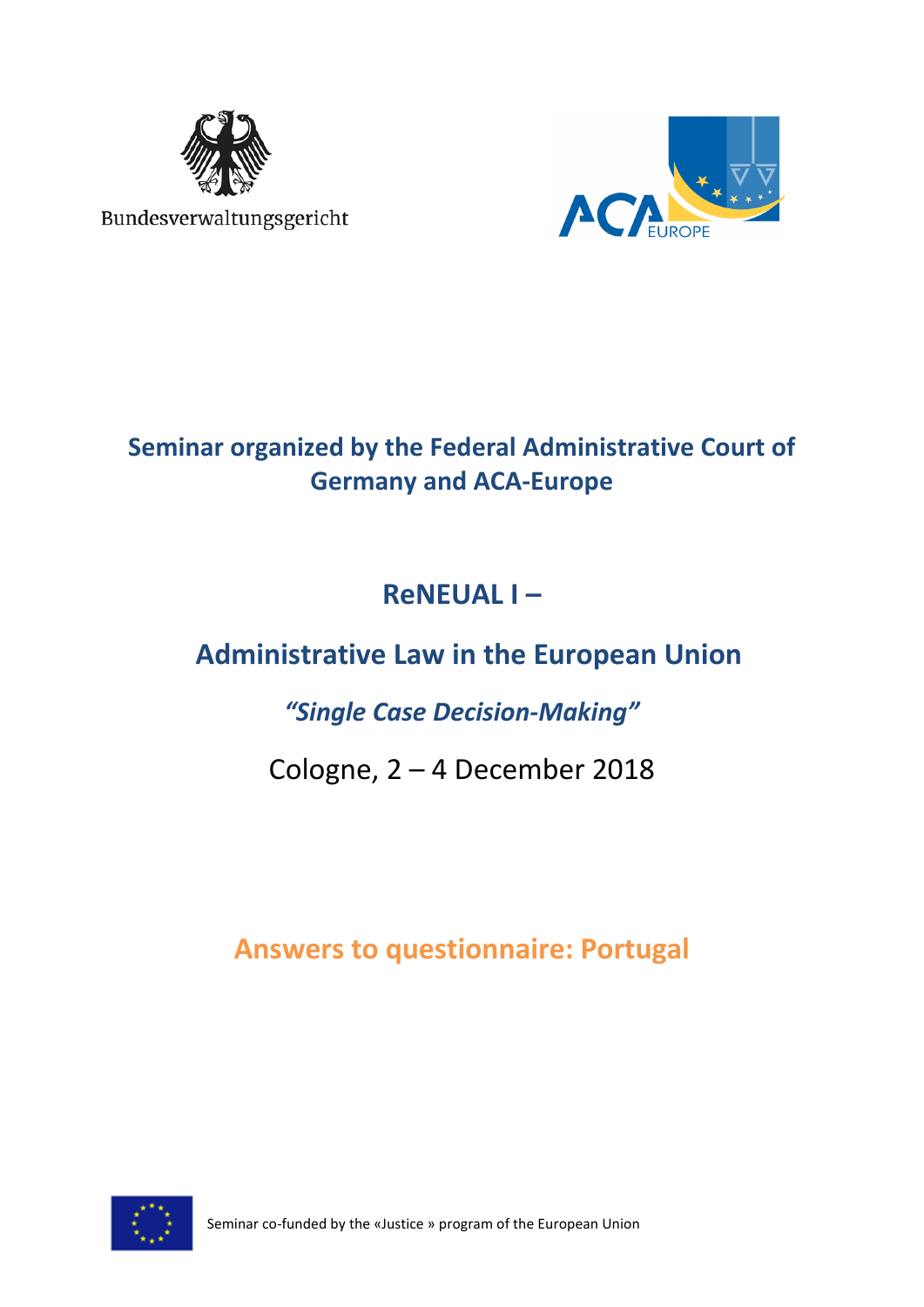# PORTUGAL

SUPREMO TRIBUNAL ADMINISTRATIVO PORTUGAL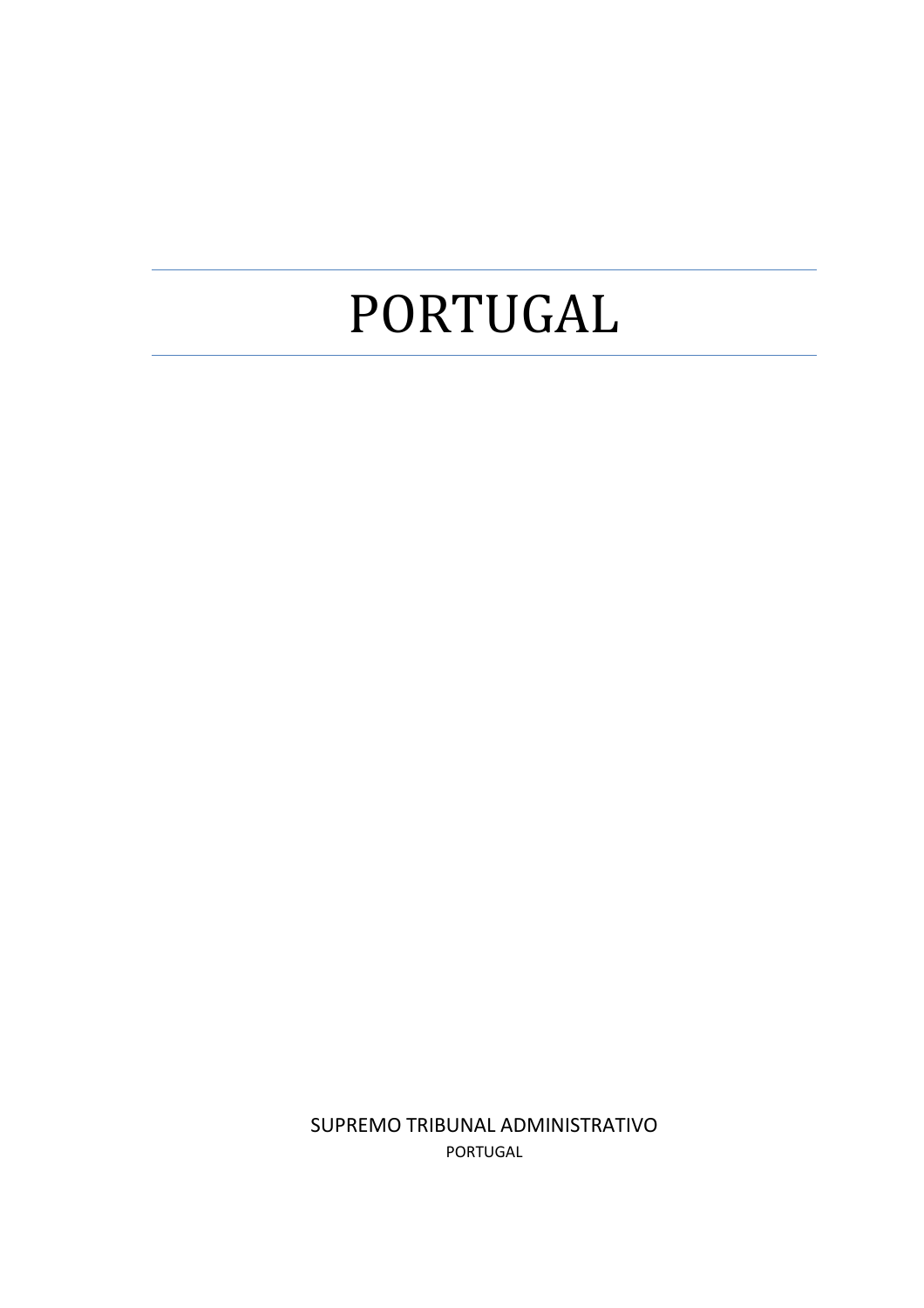### **ACA-Seminar ReNEUAL I – Administrative Law in the European Union Single Case Decision-Making**

2. - 4. December 2018 Verwaltungsgericht Köln (Administrative Court Cologne)

#### **Questionnaire**

#### **Introduction:**

National legal orders and European Union law are in many fields closely linked. Both underlie mutual influences. The jurisdiction of the European Court of Justice is not only relevant and binding as the interpretation and application of European Union law is concerned. Also, its jurisdiction partly affects the interpretation and application of national law. This phenomenon can be observed e.g. in the law of administrative procedure or of administrative court procedure.

On the other hand, European Union law is founded on the national jurisdictions of the member states. From an optimistic point of view it ought to be an essence of the best the national legal orders have to offer. In this line of thinking the European Court of Justice considers the national legal orders as source of inspiration in determining the general principles of European Union law which traditionally, i.e. before the Charter of Fundamental Rights came into force, were the sole source of fundamental rights within the jurisdiction of the European Court of Justice (cf. ECJ Case 4/73 (Nold), ECLI:EU:C:1974:51, p.507-508). Accordingly, the European Court of Justice has deducted many procedural rights in administrative procedure from the national legal orders.

It is in the interest of the member states that the relationship between European Union law and the national legal orders remains one of mutual interchange, better: a dialectic process. It would be contrary to the common European project, if it degenerated into a one-way-street. Recently, there have been two proposals which try to implement this process by developing a European administrative law. These proposals are not directed at modifying the national laws of administrative procedure. Their purpose is to establish for a first time a general codification of administrative procedural law binding for the institutions of the European Union, particularly the Commission.

The ReNEUAL draft is a project which has mostly been promoted by European scholars with expertise in European Union law, in various national legal orders as well as in comparative legal studies (http://www.reneual.eu/index.php/projects-and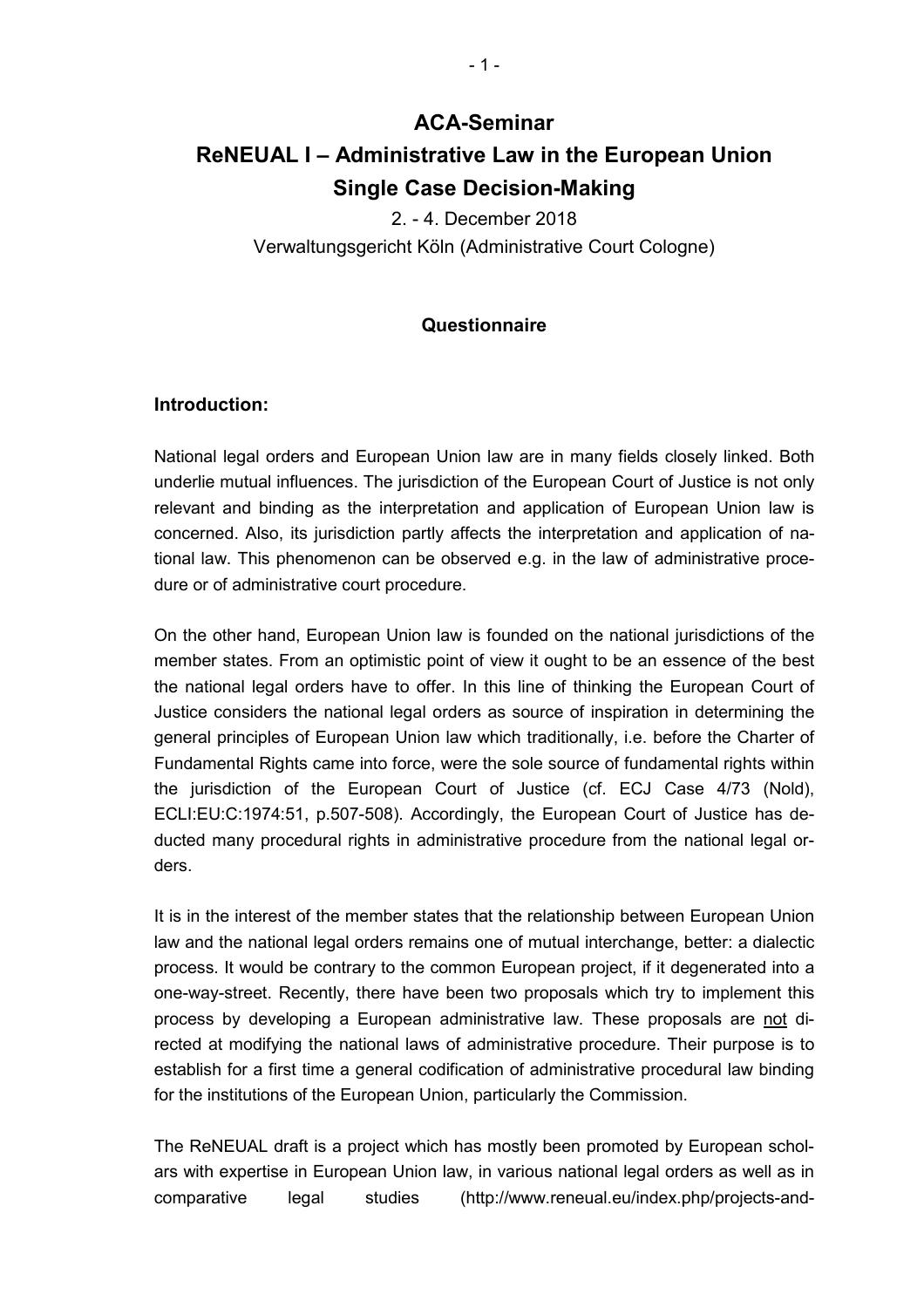publications/reneual-1-0). Yet, several legal practitioners, i.a. judges from several member states, have also contributed. The ReNEUAL draft is available in English, French, German, Italian, Polish, Romanian and Spanish. For the purpose of this questionnaire, Book III (Single Case Decision-Making) is attached as a file in English. You will find links to other language versions on the ReNEUAL-website: http://www.reneual.eu/index.php/projects-and-publications/.

The second draft is a resolution adopted by the European Parliament in 2016 on a proposal for a regulation for an open, efficient and independent European Union administration (EP-No. B8-0685/2016 / P8\_TA-PROV(2016)0279). It was inspired by the Re-NEUAL draft. Although the Commission reacted rather sceptically in October 2016, the proposal is still on the agenda of the European Parliament. The proposal is also attached as a file; more language versions are accessible through the European Parliament's website: http://www.europarl.europa.eu/sides/getDoc.do?pubRef=-//EP//TEXT+TA+P8-TA-2016-0279+0+DOC+XML+V0//EN#BKMD-8.

The seminar to be held in Cologne aims at further investigating into the national legal orders in order to assess their principles more profoundly and on a wider scale. The purpose is to achieve a better understanding of the specific approaches of the national legal orders, to discover similarities and/or differences in order to promote the dialectic process mentioned above and thus both contribute to a better understanding of the principles of the European legal order derived from the essence of the member states' legal orders and enable a mutual learning process as well between national legal orders among themselves as between the national legal orders and the European Union's legal order.

As the seminar cannot investigate the national administrative laws of the member states in their entireties the seminar has to limit its scope: first, to single case decisionmaking as the probably most typical form of action of the administration. Other forms of action, especially administrative rulemaking, pose another variety of questions which could make it worthwhile dedicating another seminar to this topic. Second, the seminar focuses on two important areas of administrative procedure, which are covered by the first two parts of the following questionnaire. The first is dealing with the legal position of different categories of (potential) parties to administrative proceedings (I.), the second with the administrative determination of facts and discretionary powers (II.). The last part contains a small case study in which these areas of administrative procedural law play a decisive role (III.). This sequence is, of course, not meant to prejudice the order of answering.

The first part deals with the questions of who is or can become a party to administrative proceedings before an administrative authority (not before an administrative court!) and of what rights and/or obligations might follow from being a party to administrative proceedings. The second part centres on the question of how administrative authorities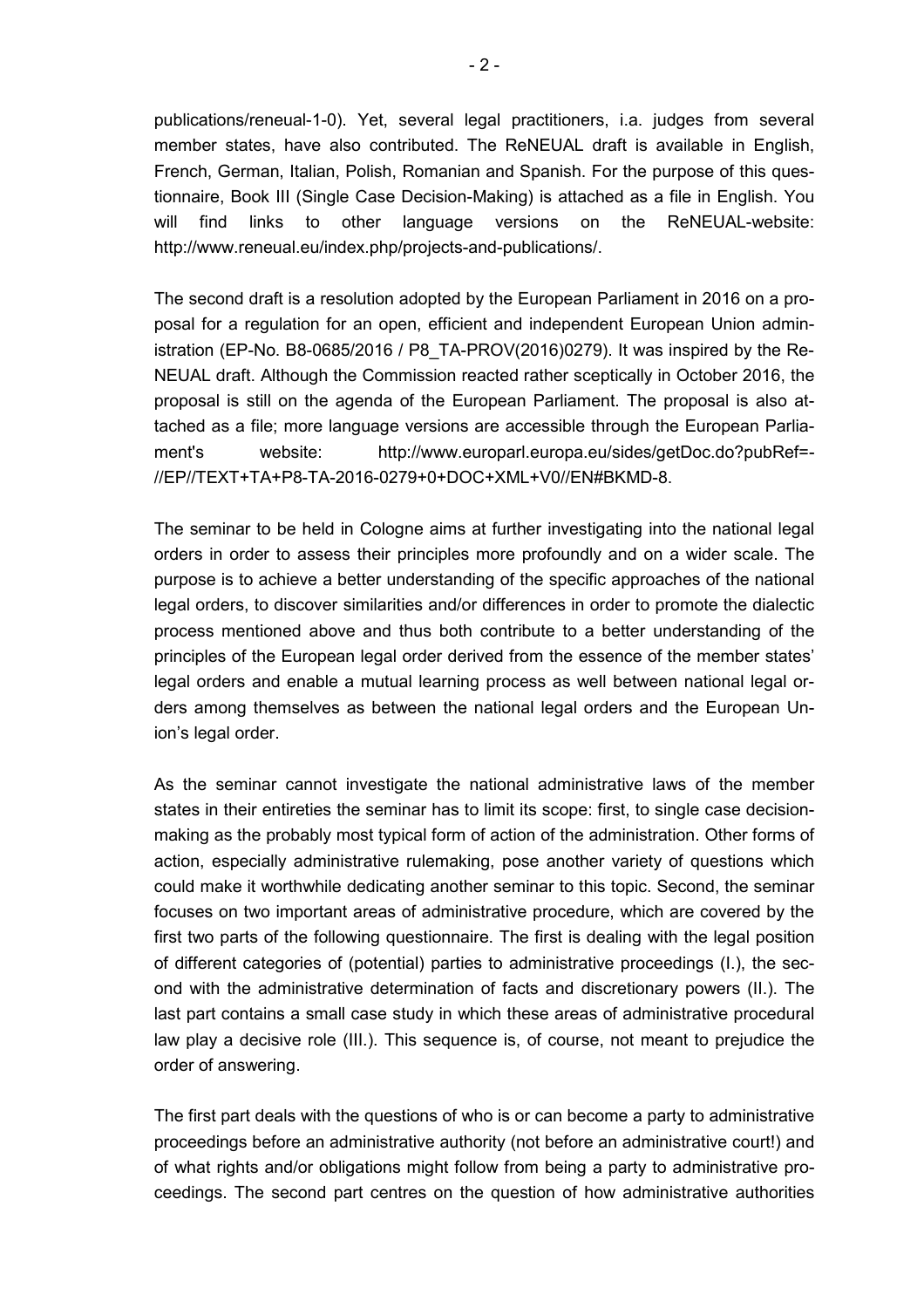determine the facts on which to found their decisions. Although here, too, the main focus is on the proceedings before administrative authorities, this part also makes reference to proceedings before administrative courts. In this regard it deals with the administrative courts' review of administrative decisions having in mind that there might be different standards of review concerning the establishment of the facts and concerning the application of substantial law.

Wherever you consider it appropriate, it would be helpful if you not only described your national legal order, but also compared your national legal order with the relevant provisions of the two drafts mentioned before. For this purpose the questionnaire makes reference to single provisions of these two drafts in order to facilitate the links.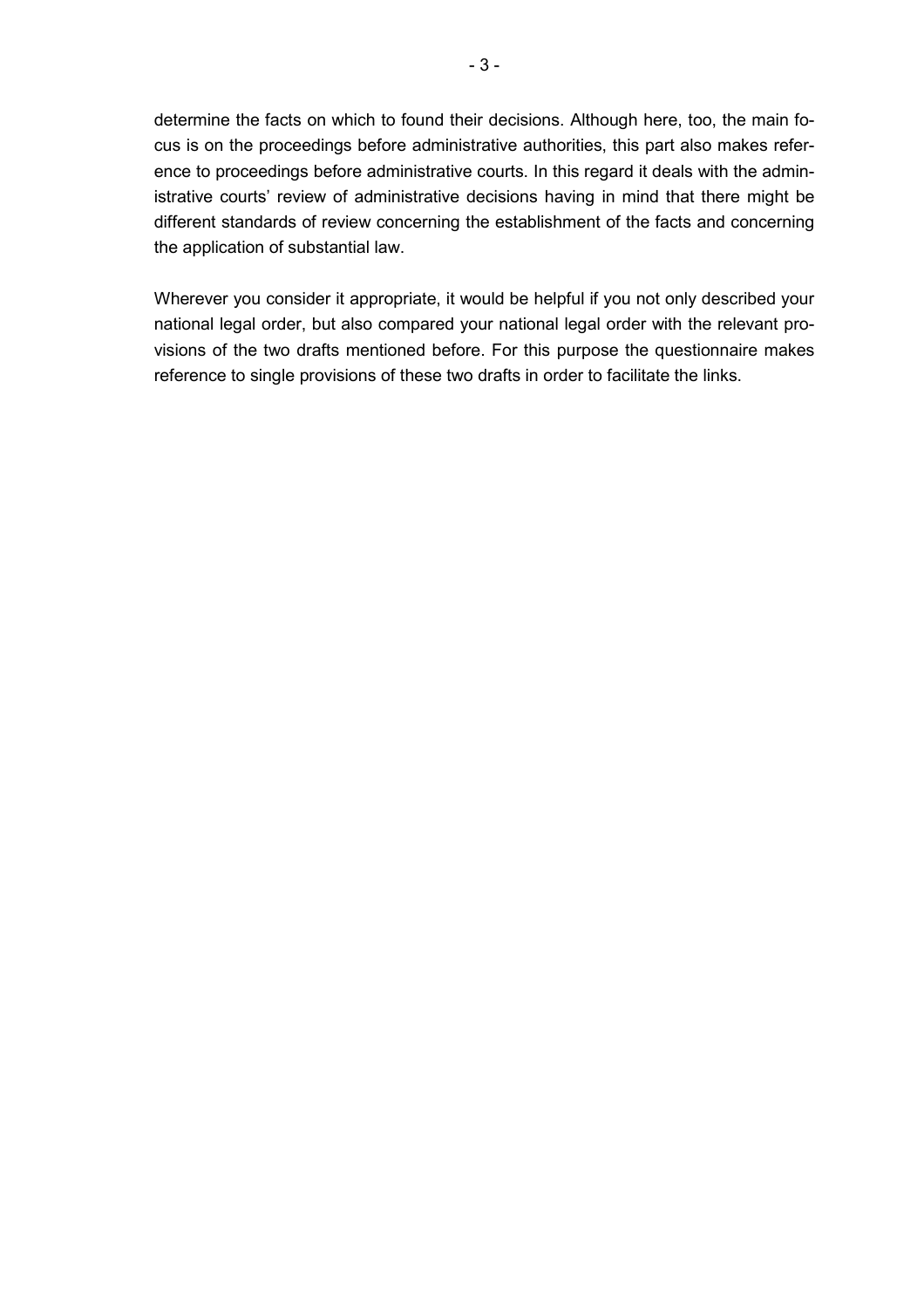#### **I. Parties to Administrative Proceedings: Categories and Legal Positions**

- 1. a) Are the following categories of parties to administrative proceedings for single case decision-making recognized in your legal order:
	- addressees of onerous administrative acts / applicants of beneficial acts,  $(a)$
	- other individuals (please differentiate, in its case, further, e.g. between individuals claiming subjective rights, concrete legal interests, factual interests, individuals as members of the general public) (b)
	- associations or non-governmental organisations (e.g. environmental, consumer,...) (please indicate, in its case, details and/or specific requirements)  $(c)$
	- other administrative bodies? (d)

 **Answer**: all above mentioned categories are recognized, by article 68.º of the 2015 Portuguese Code of Administrative Procedure (hence forth CAP2015), as parties to administrative proceedings for single case decision making.

 (a) The CAP2015 recognises as parties to administrative complaint proceedings not only the applicant but also counter-parties. Counter-parties are those whose rights or interests may be adversely affected by the decision of the complaint.

 (b) Members of the general public are recognized as parties to administrative proceedings in cases related to the protection of diffused interests when the administration's behaviour may cause relevant damage to public health, housing, education, environment, land use planning, urban planning, quality of life, consumption of goods and services and cultural heritage (see article 68.º/2/a CAP2015)

 (c) In the case of associations or non-governmental organisations article 68.º/1 CAP2015 demands that the proceedings must come within the objectives they can pursue. Worker's unions are the most common example of such parties, which (like other associations) are granted the possibility to defend the rights or interests of all the associates or the rights or interests of a particular associate. Article 68.º/2/b also refers specifically that associations are recognized as parties to administrative proceedings regarding diffused interests they are charged of protecting.

 (d) Local authorities (such as municipalities) are recognized as parties to the administrative proceedings in cases related to the protection of diffused interests when the administration's behaviour may cause relevant damage in their territory (see article 68.º/2/c CAP 2015).

 Administrative bodies may be party to administrative proceedings in two cases (see article 68.º/3 CAP2015): i) when the administrative proceedings may result in a decision that benefits or damages diffused interests that the legal person they belong should defend or ii) when the administrative proceedings may result in a decision that affects subjective rights, interests, powers, duties of the legal person they belong.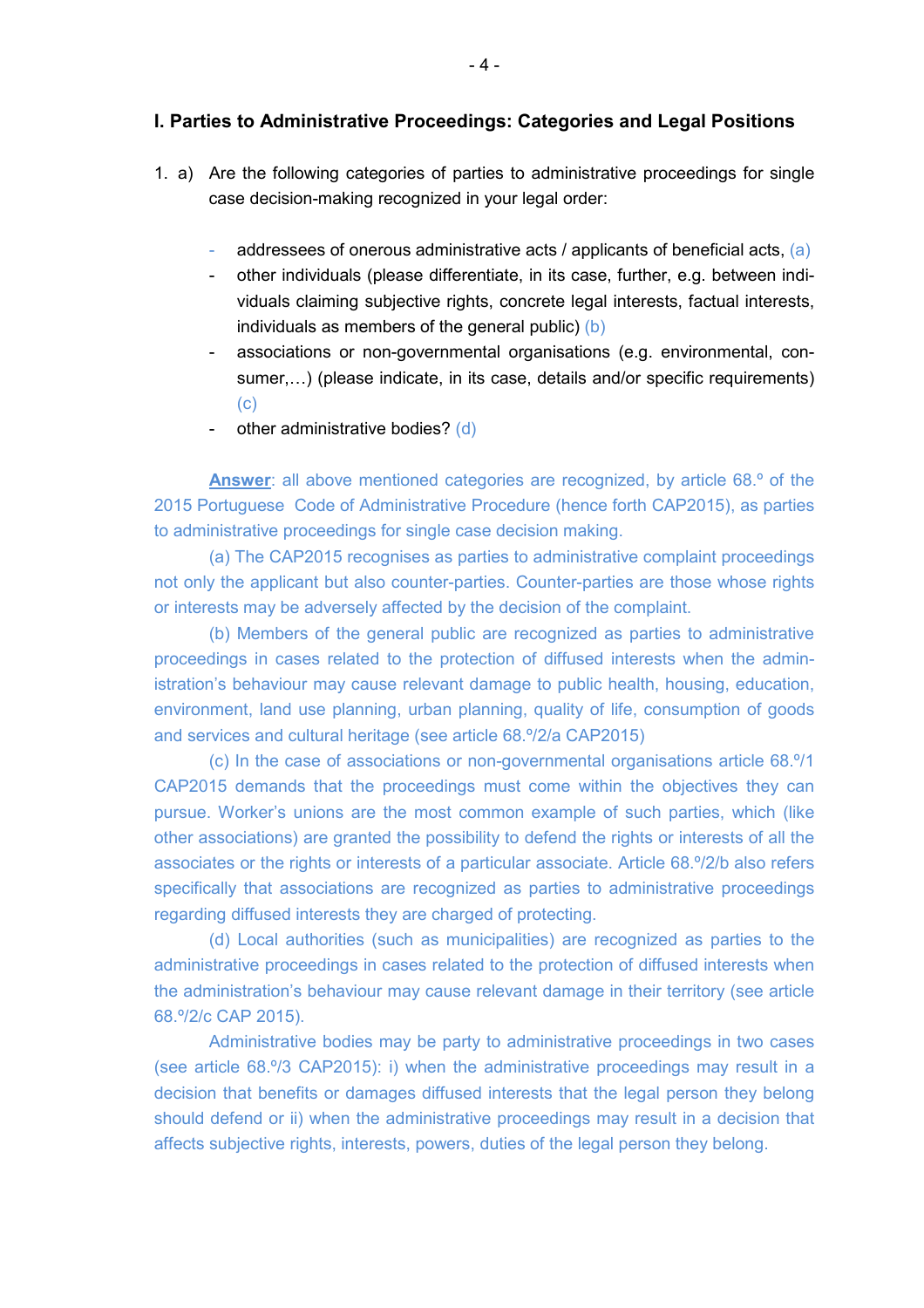- b) Are the categories of parties to administrative proceedings defined
	- in a general codification (i.e. Code of Administrative Procedure,...)
	- by reference to other codifications (e.g. Code of Court Procedure,...),
	- by custom(ary law),
	- by jurisprudence,
	- in another way (please explain)?

**Answer**: the categories are defined in a general codification (article 68.º CAP2015).

(cf. Art. 4 (f) EP-Res.; Art. III-2 (3) and (4), III-25 ReNEUAL)

- 2. a) Do (sectorial) pieces of legislation establish additional categories of parties to administrative proceedings or do such pieces of legislation modify the general categories? In this case, please give examples!
	- b) If such additional categories are established and/or such modifications are provided for, what is the rationale of such additions and/or modifications?

**Answer**: it is common that sectorial pieces of legislation have rules regarding the parties to specific administrative proceedings but these rules do not preclude the application of the general rule.

- 3. As far as the parties are not parties by law (e.g. addressees or applicants), how can the different categories of (potential) parties actually become parties to administrative proceedings?
	- Is a request of the party required?
	- Is a decision of the administrative authority admitting the party required?
	- Is the administration obliged to qualify potential parties ex officio?

**Answer**: The CAP2015 only in regards to proceedings of administrative complaint, which have the objective of voiding or modifying a previous decision (see articles 192.º and 195.º CAP2015), explicitly recognises the administration's duty to call those whose rights or interests may be adversely affected by the decision of the complaint.

They are known as counter-parties (in the sense that they have an interest contrary to the applicant).

Also some sectorial pieces of legislation (for example regarding land use planning and urban planning - Law Decree 555/99 – or environment – Law Decree 151- B/2013) demand that before the decision is taken the administrative authority must publicise the request submitted in order to allow public participation.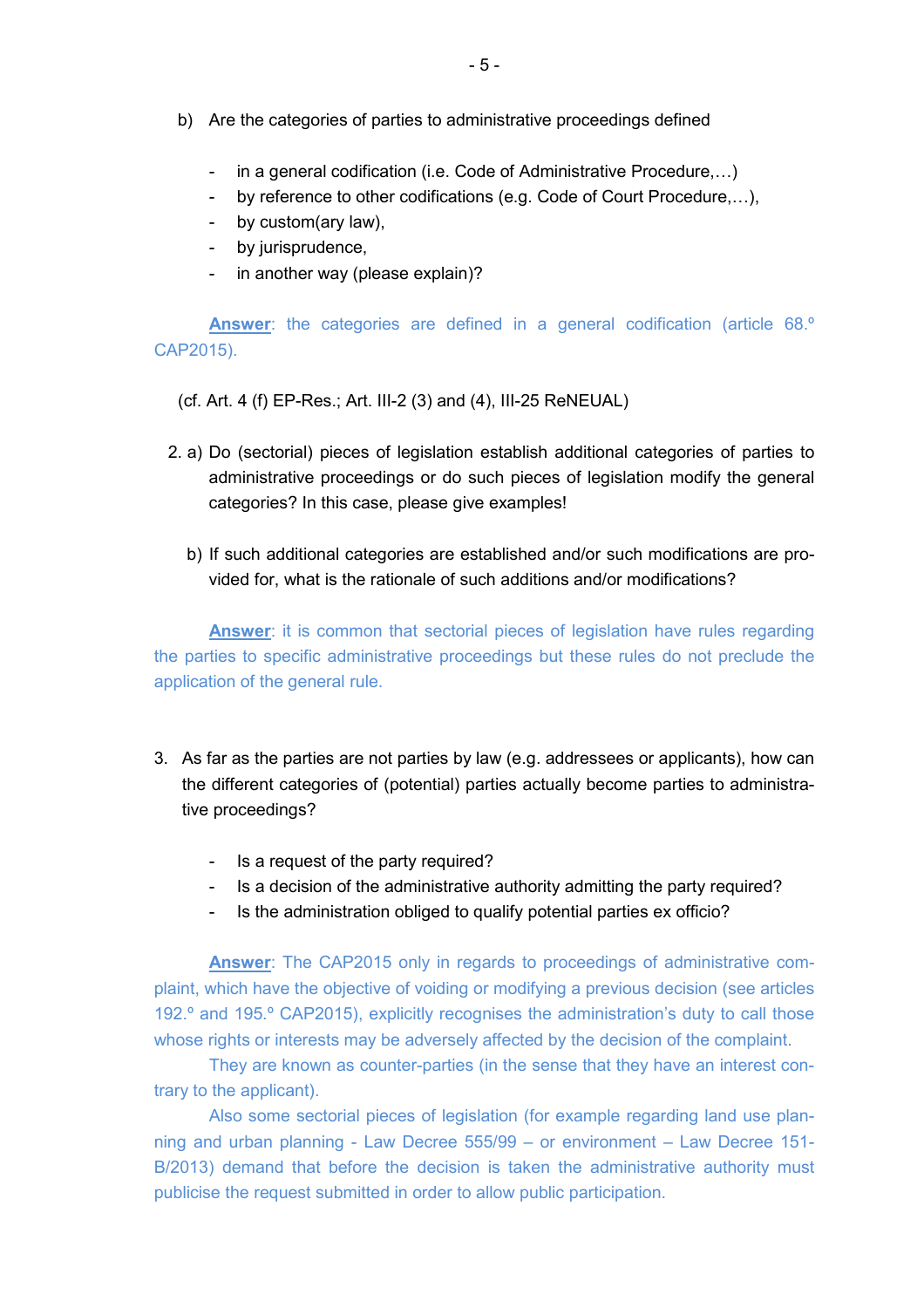Since 2015 the environment ministry as used the internet (www.participa.pt) to fulfil the duty to publicize requests made under Law Decree 151-B/2013 (transposition of Directive 2011/92/UE) regarding public and private projects which may have significant effects on the environment.

However anyone that considers that theirs rights or interests may be affected by the decision can require the administrative authority to be admitted to participate in the proceedings (even if the proceedings is not on of administrative complaint).

4. a) Are administrative authorities obliged to identify third parties entitled to participate or potentially interested in administrative proceedings?

**Answer**: see answer to question nr. 3.

- b) Is the administrative authority obliged to announce the beginning of administrative proceedings to (potential) third parties to enable their participation? **Answer**: see answer to question nr. 3.
- c) Are there any consequences, if the (potential) party does not make use of its right to participate in the administrative proceedings? Does your legal order provide for a foreclosure of the exercise of the party's rights (preclusion regulation), particularly with regard to later court proceedings (ability to challenge the final decision, legal standing in this regard)?

**Answer**: The only consequence for the potential party is that it's arguments won't be analysed by the administration, which can be particularly relevant in cases where the law provides some latitude for the content of the administration's decision.

However the lack of participation does not preclude the ability to challenge in court the decision nor the right to be heard by the court if other puts the decision under judicial review.

- 5. If individuals / organisations / other public authorities are not admitted as parties to administrative proceedings by the competent authority on their request, what are the legal consequences?
	- a) Are they entitled to direct court actions against the administrative decision to not admit them as parties to the administrative proceedings? Are (only) original parties (parties by law) to the administrative proceedings entitled to do so?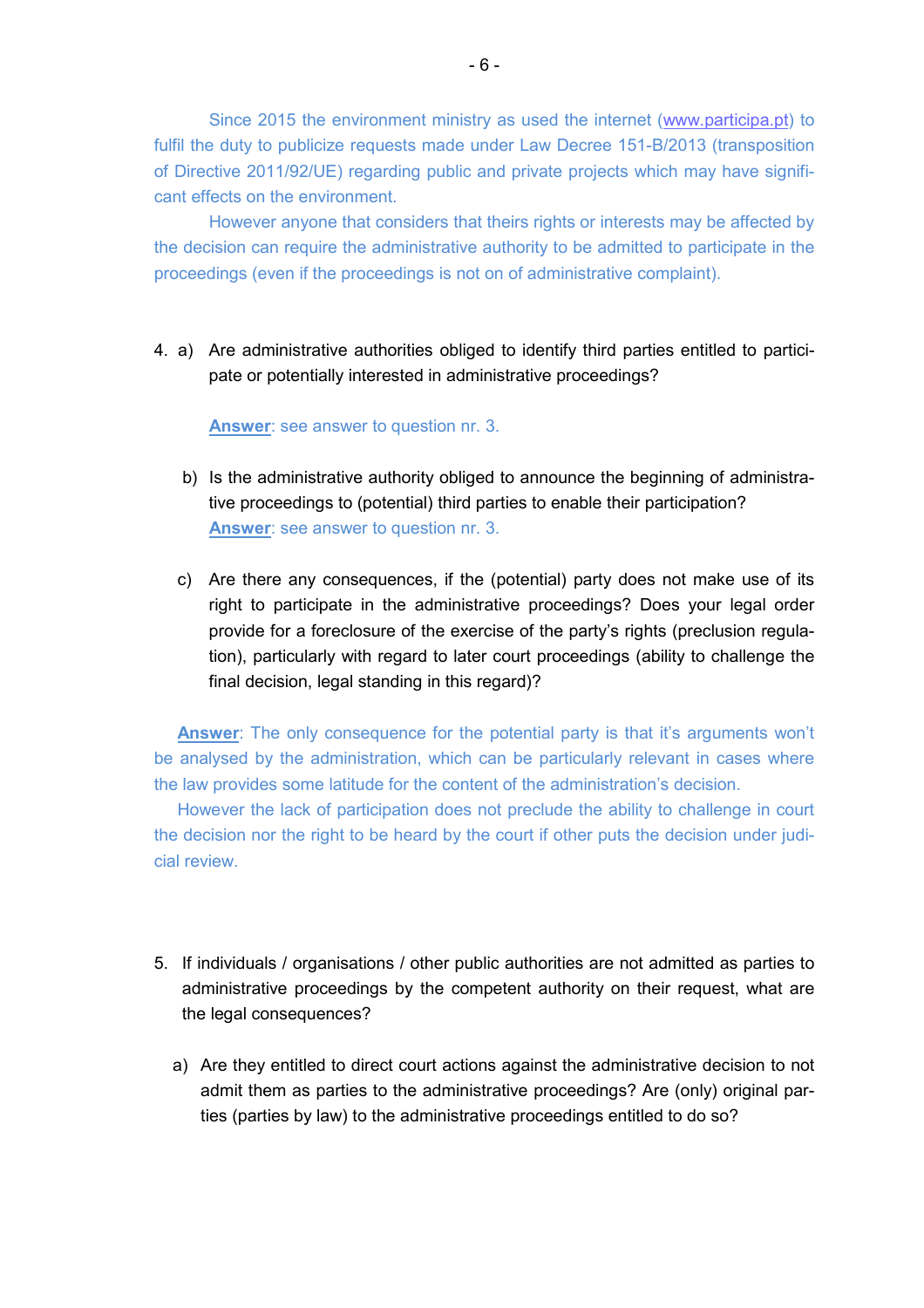- b) In contrast, do the parties not admitted to the administrative proceedings have to wait for and then challenge the final administrative decision claiming a procedural defect in not admitting them?
- c) Can the competent authority remedy any omission to admit a party?

**Answer**: Anyone that has requested the administration to participate in a proceeding and as seen its request denied has the right to bring the administrator's decision under judicial review, not depending on the will of the original parties, which however must be heard by the court when deciding the petition.

 If the court finds the complaint is well founded it can condemn/order the administration to admit the party to the proceedings.

 If the third party (excluded from the proceeding) does not bring the decision of nonadmittance under judicial review in a certain time (usually three months) frame it loses the right to put the final decision under judicial review (see article 51.º/3 of the Code of Process in the Administrative Courts).

- 6. a) Do all categories of parties to administrative proceedings enjoy the same procedural rights:
	- to be heard (orally or in writing),
	- to be advised by the competent authority concerning the relevant procedural rights,
	- to submit documents,
	- to have access to the file, including documents submitted by other parties,
	- to call witnesses or to initiate other gathering of evidence,
	- to be provided with a copy of the final decision,
	- to file a claim in the administrative proceedings?

**Answer**: all parties to the proceeding have these rights.

However the counter-parties (like the one mentioned on answer I 3 in administrative complaint proceedings) can't petition the administration on the same proceeding that they intervene as counter parties, they can only use the above mention rights with the scope of presenting they arguments as to why the administration shouldn't accept the complaint. If they wish to petition the administration they should open a proceeding (that is they should present an application to the administration).

b) Or do different categories of parties to the administrative proceedings have different rights? If so, please provide information about the most important differences.

**Answer**: see answer to question I. 6 a.).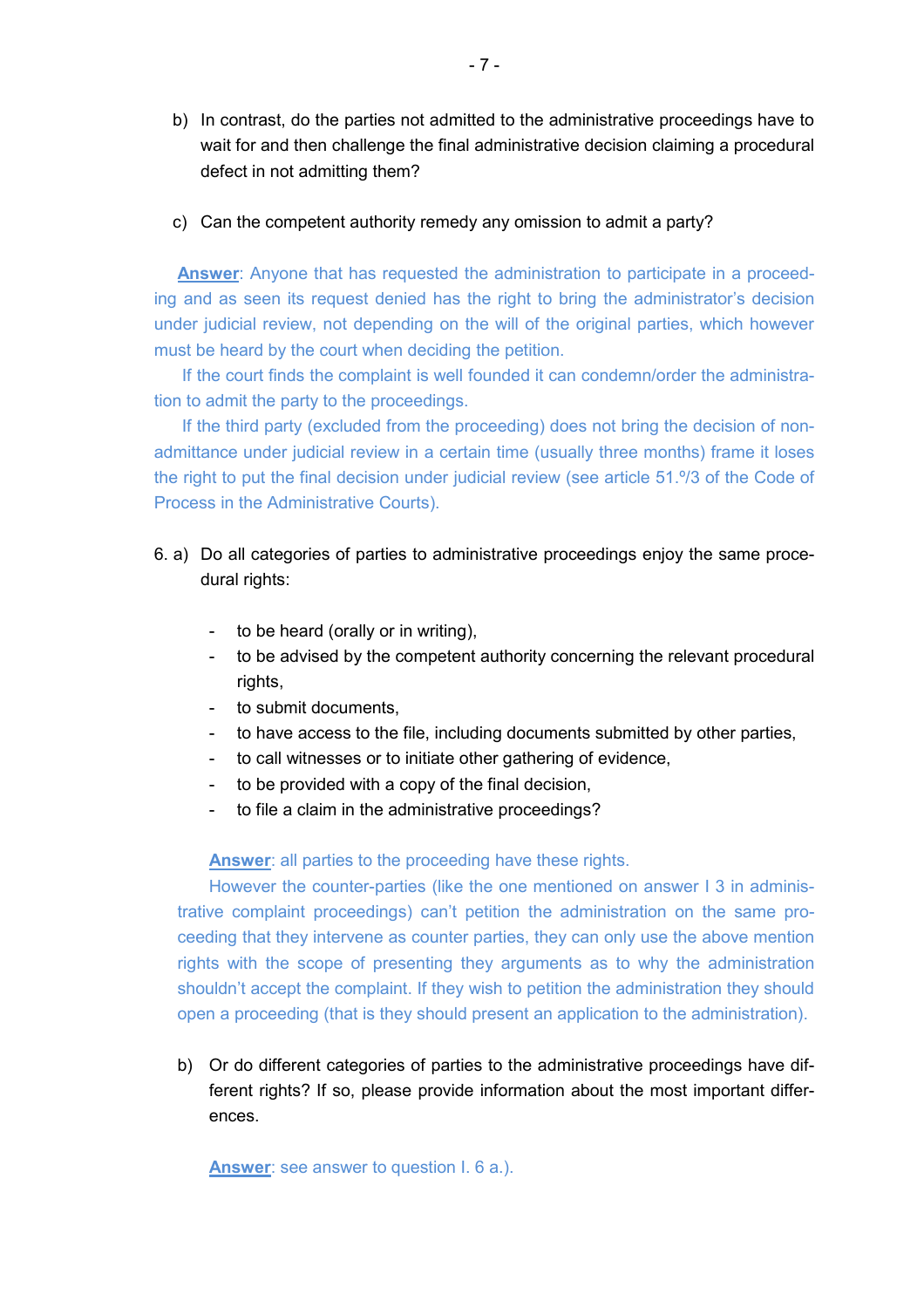(cf. Art. 9, 11, 14, 15 EP-Res.; Art. III-15, III-23, III-24 ReNEUAL)

7. Is there a political or academic discussion concerning any kind of reform with regard to the participation rights of third parties to administrative proceedings in your country? Are there recent legislative proposals concerning the participation rights of third parties to administrative proceedings?

**Answer**: At the present moment there is no discussing worthy of note. In 2015 came into force a new Code of Administrative Procedure (substituting the one that was in place since 1991). The articles regarding third party participation in proceedings weren't the target of much alternation.

8. What is the most important and most recent case law of your court relating to the status of third parties to administrative proceedings and their procedural rights therein? Please identify up to three cases and provide some information about the content and relevance of the judgements!

**Answer**: there is no relevant jurisprudence on this matter.

#### **II. Determination of Facts and Discretionary Powers**

1. a) In administrative proceedings, do administrative authorities have a general duty to carefully and impartially investigate the facts of the case ex officio in your jurisdiction (principle of investigation)?

**Answer**: Yes. Article 58.º CAP2015 determines that the administration must take the steps that are appropriate and necessary for the preparation of a fair and legal decision, even concerning facts or arguments not mentioned in the applications or in the responses of the interested parties.

 Article 108.º/2 CAP2015 imposes on the administration the duty to correct, on its own, the shortcomings of the applications, in order to prevent that the interested parties suffer damages as a result of simple irregularities or mere imperfections of their requests.

Along the same line article 115.º/1 CAP2015 determines that the administration must seek to ascertain all facts appropriate and necessary to take a legal and fair decision within a reasonable time and may, for that purpose, use all means of proof admitted in law.

b) Are, in contrast, the parties to administrative proceedings generally obliged to present facts or evidence of their own accord (principle of party presentation)?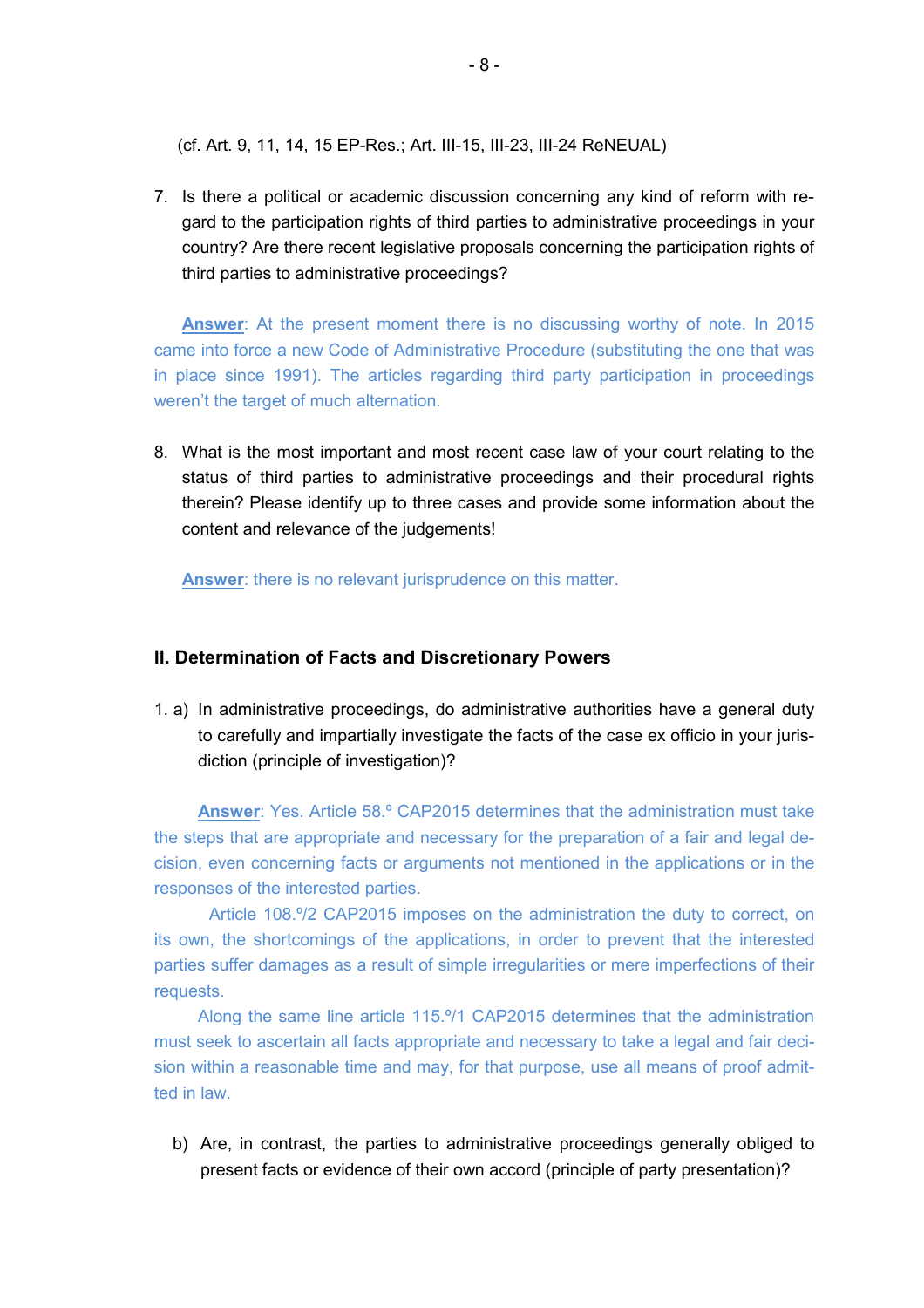**Answer**: Article 58.º CAP2015 is tempered with article 116.º/1. The latter states that without prejudice of the stipulation of article 115.º/1 it is up to the interested parties to prove the facts that they have alleged.

Article 116.º/2 CAP2015 also stipulates that the above mention burden of proof is satisfied when the applicant clearly identifies the proofs in possession of the administration .

Articles 58.º 115.º and 116.º CAP2015 must be interpreted within the scope of Articles 10.º/1 and 60.º CAP2015, which stipulates that administration and parties to the proceeding must act in good faith which implies a duty to collaborate to reach a legal and fair decision.

c) Do the rules for determining the facts distinguish between administrative proceedings initiated ex officio or by application?

**Answer**: No. Article 58.º CAP2015 clearly states that the principle of investigation is applicable even if the proceeding if initiated by application.

d) Do the rules for determining the facts distinguish between facts which are favourable to the individual and others which are unfavourable to him?

**Answer**: No. Articles 58.º and 115.º/1 CAP2015 clearly states that the administration must seek to ascertain all facts relevant to reach a fair and legal decision even if they are favourable to the applicant.

e) Do different models of fact finding in administrative proceedings exist in your country with regard to different subject matters (e.g. ex officio administrative orders prohibiting or requiring specified actions of individuals, licensing of private projects on application, administrative sanctions, specific sectors of administrative law, $\dots$ )?

**Answer**: The principles laid out on the article 58.º 115.º and 116.º CAP2015 (read within the scope of the principal of good faith) are generally applicable to all proceedings.

However specific sectorial pieces of legislation have rules regarding proofs (usually documents) that an applicant should submit with the application (for example regarding land use planning and urban planning - Law Decree 555/99).

In this case, if the applicant doesn't submit the documents required the administration is obliged to at least notify the applicant to present them in a certain time frame before deciding to reject the application. It is also defensible that the administration should, on its own, collect the documents if such documents are in its possession, according to articles 108.º/1 and 115.º/1 read in the light of the principle of good faith and collaboration.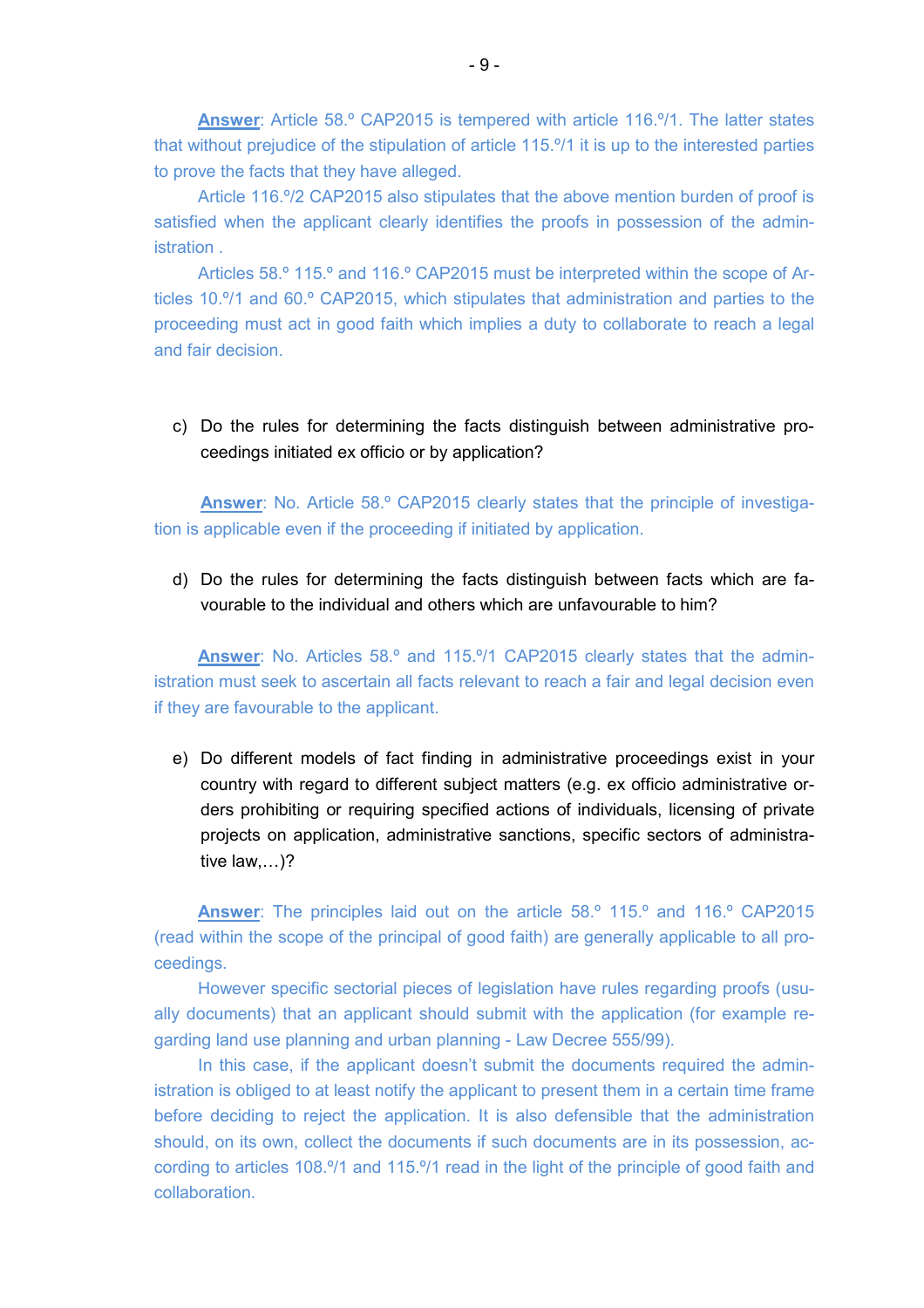In proceedings regarding administrative sanctions the burden of proof lays only on the administration, since in such proceedings the accused benefits of the presumption of innocence.

Other pieces of sectorial legislation have specific rules regarding the burden of proof. For example: Law 27/2008 (regarding asylum and subsidiary protection) states that even though the applicant for international protection must give proof of its allegation there is a special duty of the administration to gather information from sources such as the European Asylum Support Office, UNHCR and relevant human rights organizations to confirm (or deny) the applicants allegation, and in case of doubt is the account is credibly the administration mustn't reject the application.

#### (cf. Art. 9 EP-Res.; Art. III-10, III-11 ReNEUAL)

2. If your jurisdiction provides for the duty of the competent administrative authority to care-fully and impartially investigate the facts of a case:

a) Are the parties to administrative proceedings obliged to cooperate in the investigation (e.g. by providing documents or by answering questions)?

**Answer**: Yes. Article 117.º/1 CAP2015 states that may the administration may notify the interested parties to provide information, present documents or things, submit to inspections or to collaborate in other means of proof. Also as a general principal Article 60.º CAP2015 stipulates that the parties to the proceedings and the administration must cooperate with each other, refraining from requiring unnecessary diligence and resorting to expedient proceedings, in order to obtain a legal and fair decision in a reasonable time.

b) What are the consequences, if a party to administrative proceedings does not comply with its duty to cooperate?

**Answer**: Article 119.º/2 and 3 CAP2015 determines that the refusal to comply is freely assessed by the administration, which in doing so must consider circumstances of the case. However the refusal to cooperate does not relieve the administrative body of the duty of seeking to ascertain the facts or decide the application.

When the information, documents or acts requested from the interested party are necessary for the decision the procedure must not be followed and the individual must be notified of this fact.

c) Are there differences in the duty to cooperate among different categories of parties (applicants, potential addressees of the final decisions, third parties)?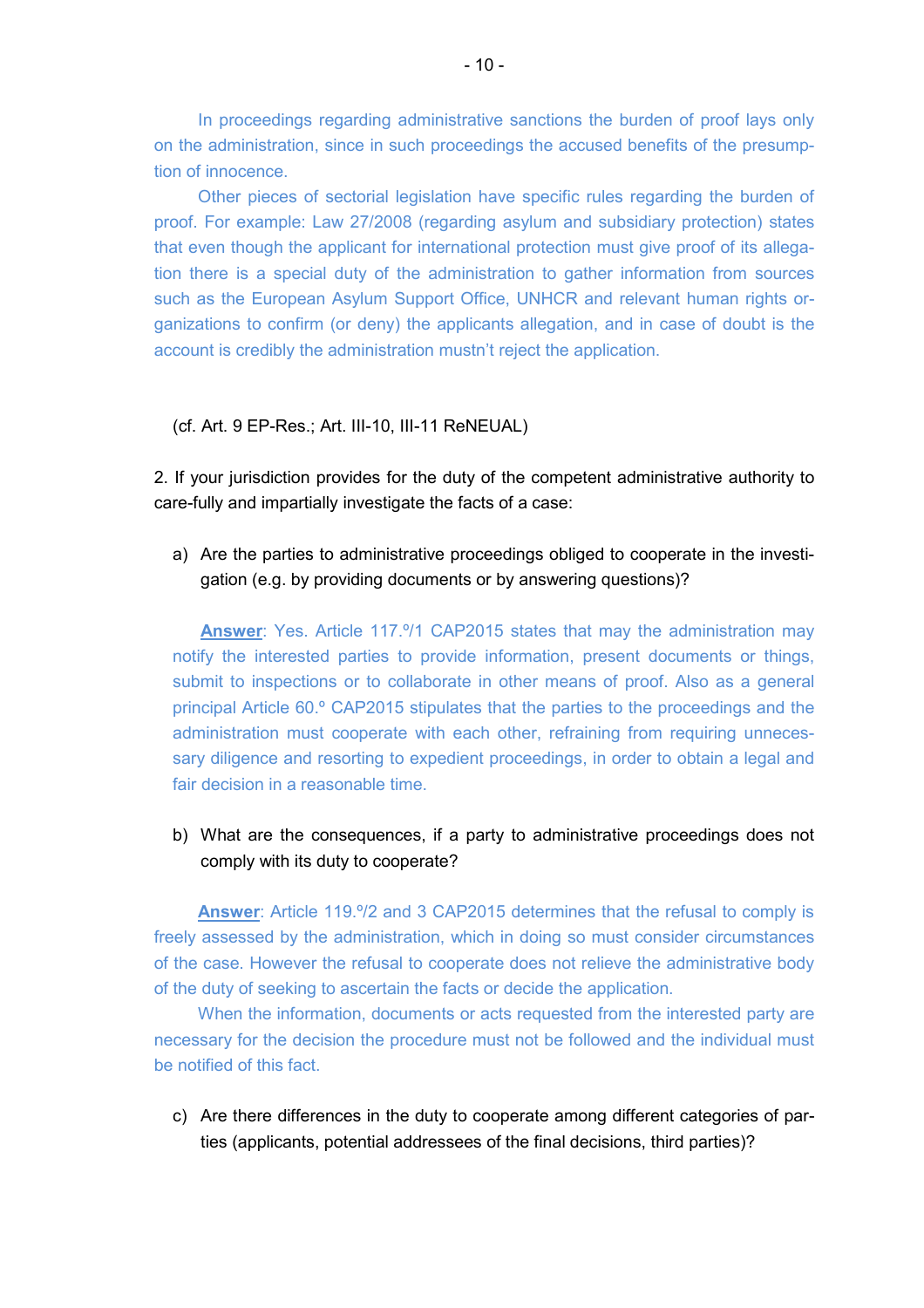**Answer**: The rules of Article 119.º/2 and 3 (see last answer) are thought to be directly applicable to the applicants and counter-parties.

In proceedings regarding administrative sanctions the accused is not obliged to collaborate (see answer II 1 e).

- (cf. Art. 10 EP-Res.; Art. III-13, III-14 ReNEUAL)
- 3. a) In the fact finding process, is the administrative authority in your legal order bound by strict procedural rules (e.g. demanding for a certain organisation) or is this process subject to discretion of the administrative authority?

**Answer**: The CAP does not regulate in fine detail the fact finding process.

Article 56.º stipulates that the agent/body responsible for the conduct of the procedure enjoys discretion in its structuring, which, in compliance with the general principles of administrative activity, should be guided by the public interests of participation, efficiency, economy and speed in the preparation of the decision.

Also Article 57.º stipulates that within the scope of procedural discretion, the body competent for the final decision and the interested parties may, in writing, agree on the terms of the procedure, with binding effect. The object the agreement may pertain to the organisation of oral hearings between interested parties in a certain decision and those who oppose it.

The administration may use all means of proof permitted by law (article 115.º/1).

The means of proof and procedural rules regarding the gathering of proof are regulated by the Civil Code (which provides general rules about the value of proofs) and the Procedural Code for the Civil Courts (which provides general rules about the way to obtain certain proofs such as expert evidence).

Most administrative procedures rely on documents and witnesses.

Sectorial legislation (for example: expropriation proceedings) have specific and concrete rules about the fact finding process (in case expropriation proceeding Law 168/99 established the way experts intervene).

#### b) Has the administrative authority broad discretion in evaluating the facts found in the administrative proceedings?

**Answer**: The administration is free to evaluate the proof. However it is bounded by the rules establish in the Civil Code or specific legislation regarding mandatory means of proof for certain facts (example: marriage must be proved by the wedding certificate; certain contracts can only be proved by public deed). The administration has the duty to express the reasons why considered certain facts proved or not proved.

c) Does your national legal order provide for rules concerning composite investigations, i.e. the collaboration of different administrative authorities (like establishing a responsible officer of one administrative authority) or the collaboration of differ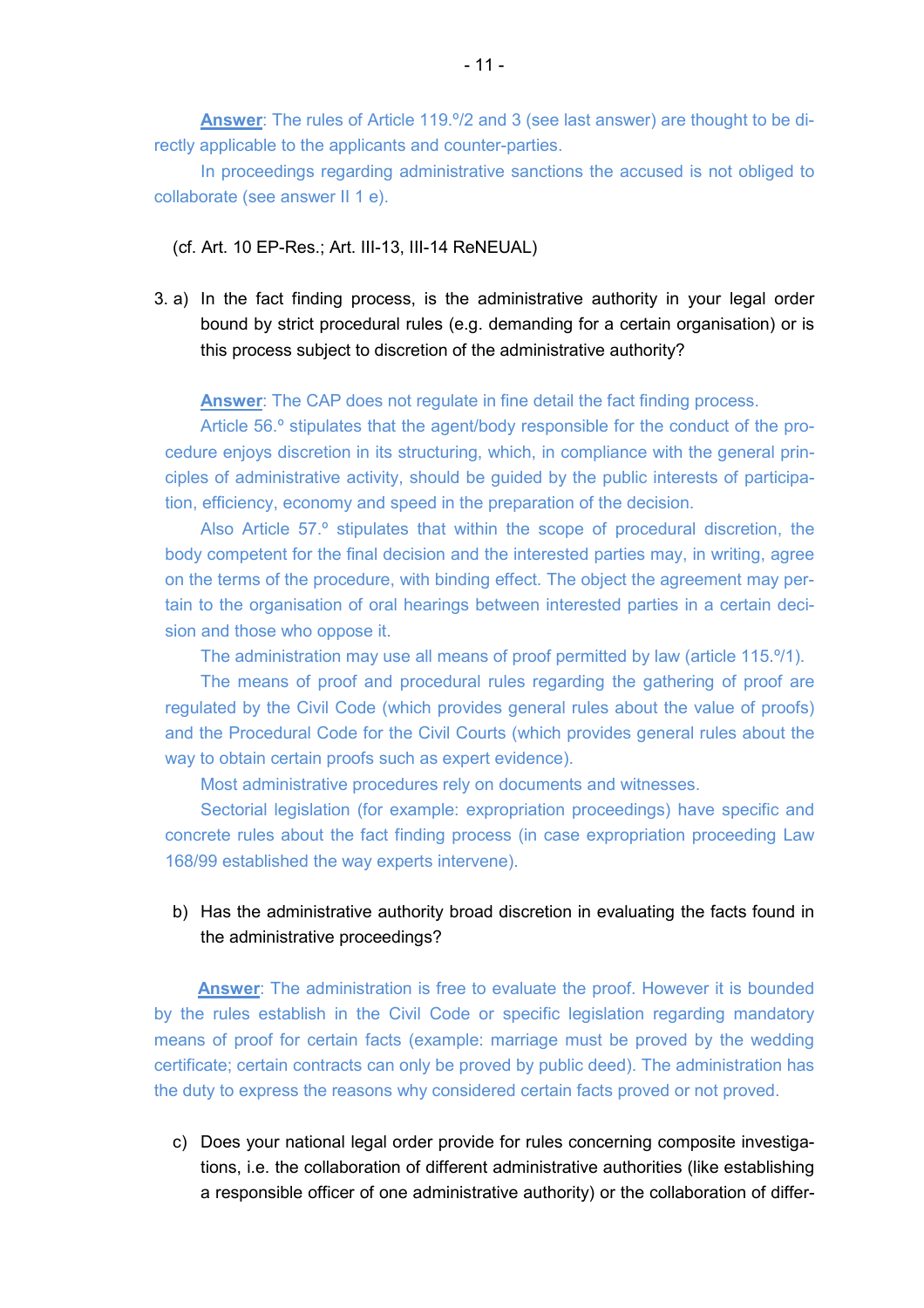ent officers within one administrative authority, e.g. a hearing officer who may hold hearings with applicants (like asylum seekers) while another officer takes the final decision based on written reports of such a hearing officer?

#### **Answer**: Yes.

Article 55.º/2 CAP2015 stipulates as a general rule that the agent/body who will decide must delegate the direction of the procedure in a lower hierarchical agent/body, who, in turn, may delegate the specific procedural initiatives regarding the gathering of proof in another agent.

Article 78.º CAP2015 also establishes the possibility of creating procedural conferences which are intended to jointly exercise or combine the competencies of various organs of the public administration, in order to promote efficiency, economicity and speed of administrative activity. Procedural conferences may relate to a single procedure or to several related procedures, and may be directed to the making of a single decision or several decisions together

4. a) Does your national legal order provide for specific rules of evidence for the fact finding in administrative proceedings?

**Answer:** See answer II 3 a.

- b) If this is the case, what are the most important principles?
- c) If this is not the case, what other (general) rules apply?

**Answer:** See answer II 3 a.

d) What is the rationale for the model applied in your jurisdiction?

**Answer:** Combine the pursuit of public interest, the speed and efficiency of the administration with the respect for the individual's rights in particular the right to participate in proceedings that directly concern them.

e) Are there any rules in your national legal order providing for the inadmissibility of certain evidence? If so, please give some details!

**Answer:** See answer II 3 a.

(cf. Art. 9 (2) and (3), Art. 11 EP-Res.; Art. III-10 (2), III-15 ReNEUAL)

5. **In court proceedings**, who is responsible for the presentation and investigation of facts and evidence?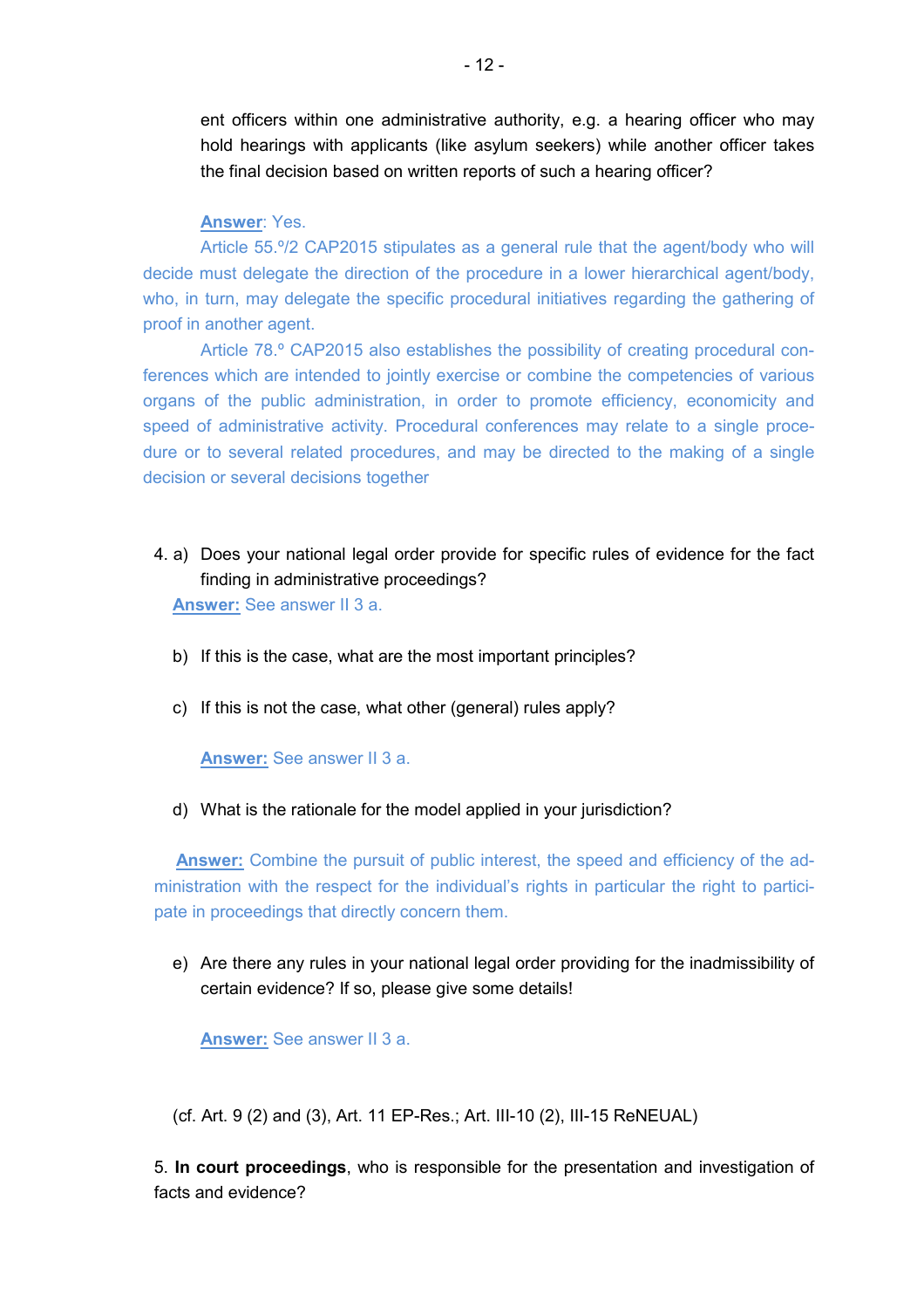#### a) The court or the parties?

**Answer:** In judicial proceedings the general rule is that the parties have the burden of providing the court with all relevant and essential facts.

However the court may also consider publicly known facts and facts that are brought to the court's knowledge by virtue of its function.

More importantly the court can also consider other facts as long as they complete or are instrumental to the parties' allegations, which is particularly important in case of judicial review of administrative action since the court often resorts to the description of the administrative proceeding even if the parties do not allege all the facts pertaining to it.

The general rule is that the party that alleges a certain fact must offer proof of the fact.

In judicial proceedings in administrative courts the plaintiff should identify in the petition the means of proof he/she wants to rely on, even if all the proof consists of documents in possession of the administration, in which case the plaintiff should inform the court of this fact.

Regardless of the party that offered the proof the court may consider it to decide that a certain fact is true (for example: if the administration provides the court with a document, this document can be used to consider a fact alleged by the plaintiff as proved).

The general duty of providing proof of the alleged facts is different from the rules pertaining to the absence of proof of a certain fact.

In this case the court must consider which party should have proved the fact.

As a general rule one can say that in case of simple judicial review of administrative acts if the plaintiff alleges that the administration's decision was factually wrong the burden of proving that the factual basis of the administrative act is true lies with the administration (since the administration doesn't benefit from a presumption that it's decision is correct) .

However in a significant number of cases put forth before the administrative courts the plaintiff wants more than just a simple judicial review of administrative acts, since the plaintiff petitions the court to condemn the administration to act or to abstain to act in a certain manner.

In this case, if the plaintiff alleges that the factual basis of the administrative act is wrong he/she must prove which facts are indeed true. If the plaintiff fails to do so the court can't find the petition well founded.

#### b) Are there differences between the responsibilities of claimants and defendants or between individuals and administrative authorities?

**Answer:** In judicial proceedings put forth before the administrative courts the administrative authorities have a special duty regarding presentation of facts and ev-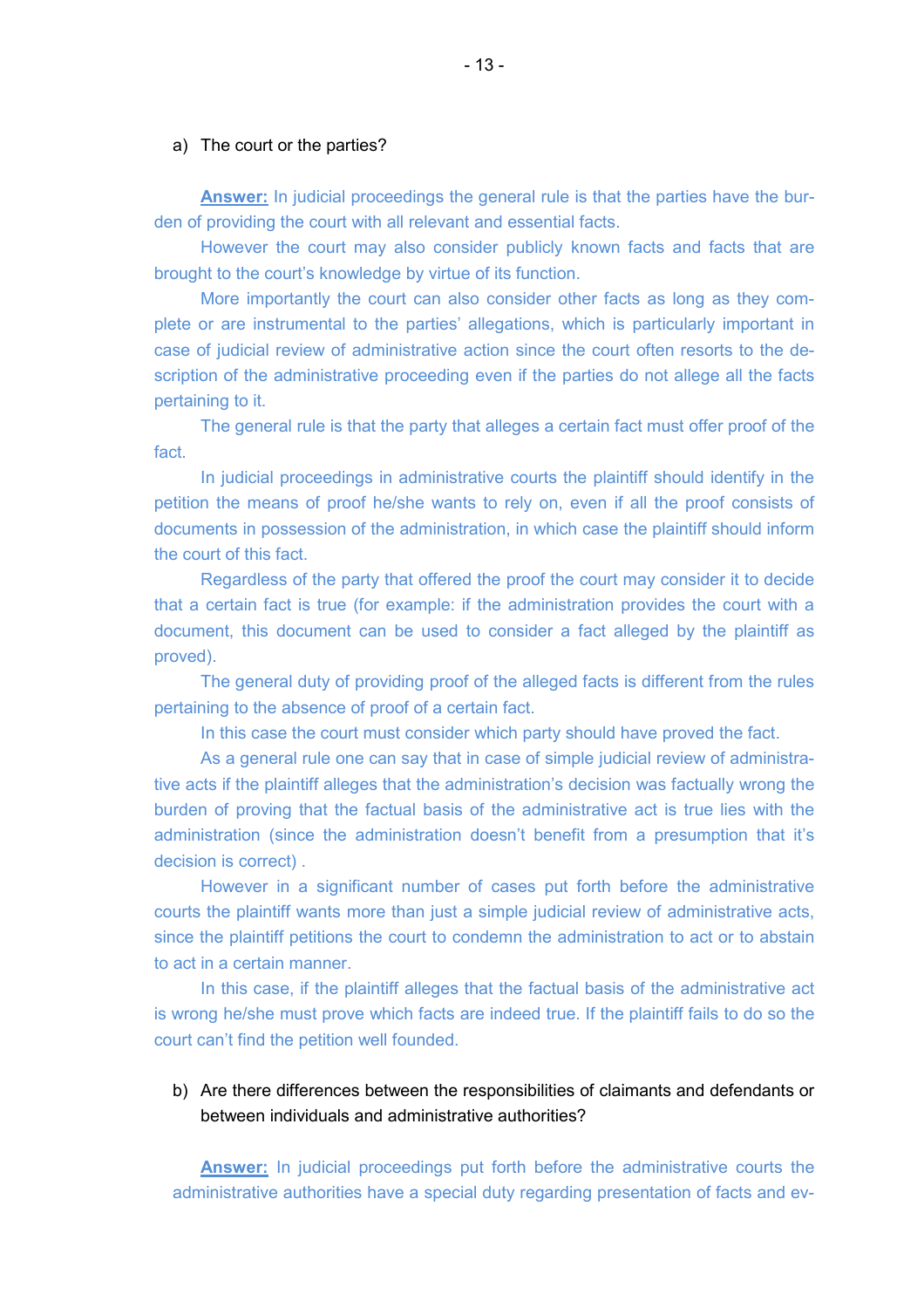idence finding since they are obliged to provide the court with all the documents and informations concerning the administrative proceeding underlining the dispute. The failure to comply with this duty may carry civil, criminal or disciplinary responsibility and/or can even lead to the application of a daily pecuniary penalty until the duty is fulfilled.

c) Is the administrative court free in the consideration of evidence or are there certain rules of evidence? In the latter case, please give details!

**Answer:** In judicial proceedings put forth before the administrative courts the general rule is that courts are free in the consideration of evidence. However it is bounded by the rules establish in the Civil Code or specific administrative legislation regarding mandatory means of proof for certain facts (example: marriage must be proved by the wedding certificate; certain contracts can only be proved by public deed).

6. a) What is the general standard of control applied by administrative courts in regard to the fact finding of the administrative authority? Are there limitations in the scope of judicial control?

**Answer:** administrative courts can control if the fact finding of the administrative authority was sufficient and/or correct to decide the matter.

b) Does your national legal order know standards of (limited) control in regard to complex factual evaluations comparable to the concept of technical discretion applied by the ECJ (see annex to this question below)?

**Answer:** The legal order does not formally recognize the notion of technical discretion, however doctrine and jurisprudence use this concept.

Jurisprudence resorts to this concept considering that in cases of technical discretion the court should control the administration's actions in the light of the general principals of equality, proportionality, good faith, pursuit of the public interest, protection of trust and the legitimate rights and interests of individuals. The judicial control of the respect for these principals depends on the quality of the reasons expresses by the administrations, which has to be succinct but sufficient, without contradictions and clear.

The administrative decision in cases of technical discretion can only be voided by the court when such principles where violated (or when the court cannot ascertain if they were or weren't violated due to the administration's failure to express properly the reasons underlining the decision) or in cases of manifest error regarding the facts considered by the administration.

The Code of Procedures of Administrative Courts stipulates this general rule in cases of discretionary powers of administrative authorities (and not only in cases of technical discretion):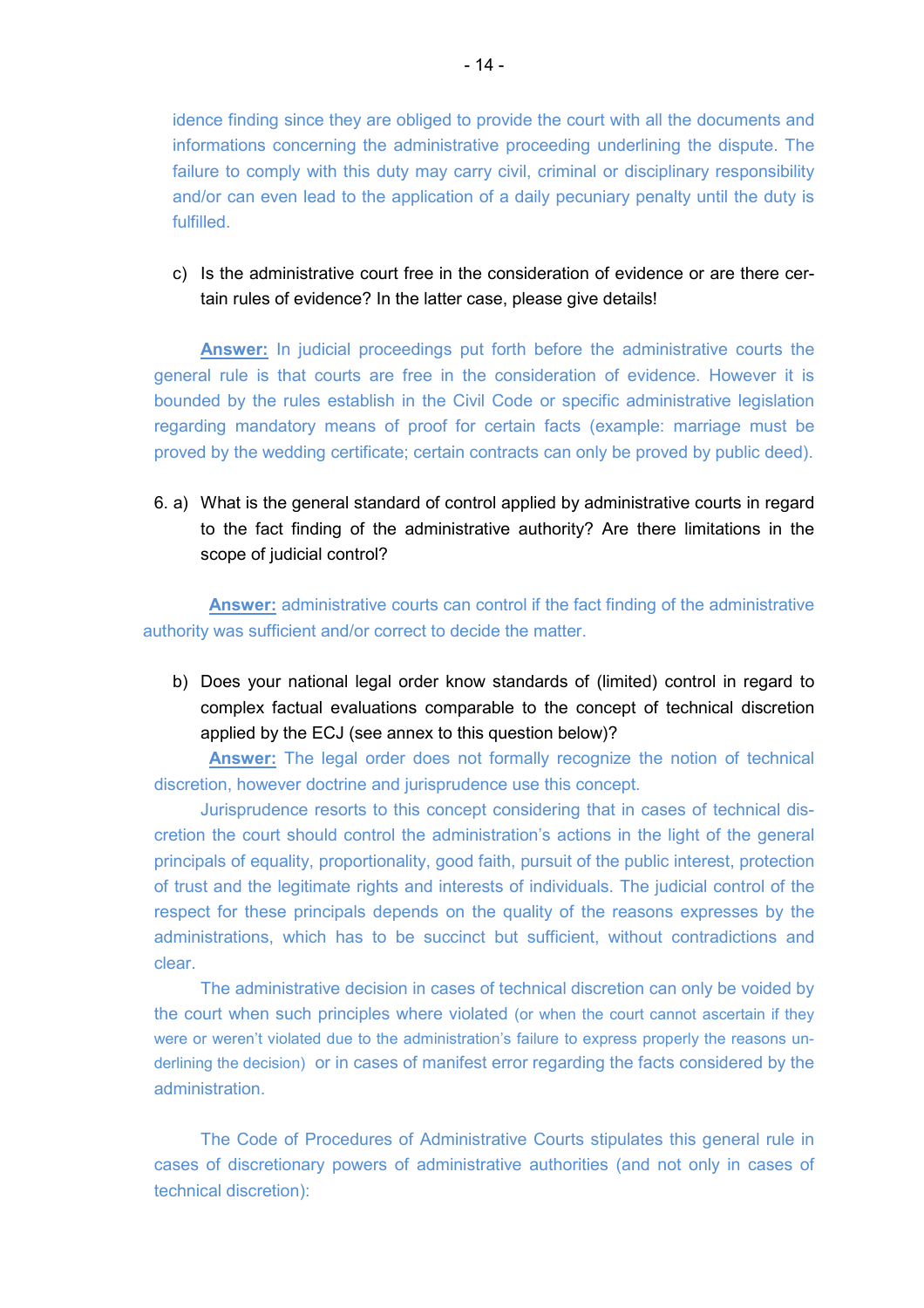In cases of administrative acts that involves the formulation of valuations proper to the exercise of the administrative function, when a plaintiff petitions the administrative court to condemn the administration to decide in a certain way if the court considers that the specific case does not allow to identify only a decision as legally possible, the court can not determine the content of the act to practice, but should explicitly the linkages to be observed by the administration in the issuance of the due act.

c) If this is the case, what are typical cases in which such a standard of reduced control is applied?

**Answer:** Jurisprudence usually resort to the concept of technical discretion in cases where the administrative decision pertains evaluation of competitors (for example: in proceedings regarding the access to the civil service or public office; public procurement proceedings).

d) Are these cases qualified as a specific category of administrative discretion or are they subject to the general principles concerning discretionary powers of administrative authorities?

**Answer:** see answer II 6 b).

7. a) In your national legal order, are the procedural standards to be observed by administrative authorities in their fact finding the more stricter the more the administrative authorities are conceded substantive discretionary powers?

 **Answer:** No. However the more the administrative authorities are conceded substantive discretionary powers the more should the administration state the factual and legal ground for the decision, since only doing so can the administrative courts provide effective judicial review (see answer II 6 b).

b) What is, as far as applicable, the rationale of reduced (substantive) controls exercised by the administrative courts?

**Answer:** The rationale underline the rule stipulated by the Code of Procedures of Administrative Courts described in answer II 6 b) in cases of discretionary powers of administrative authorities (and not only in cases of technical discretion) is the respect for the separation of powers.

c) Are administrative courts reluctant to interfere with material decision-making of administrative authorities?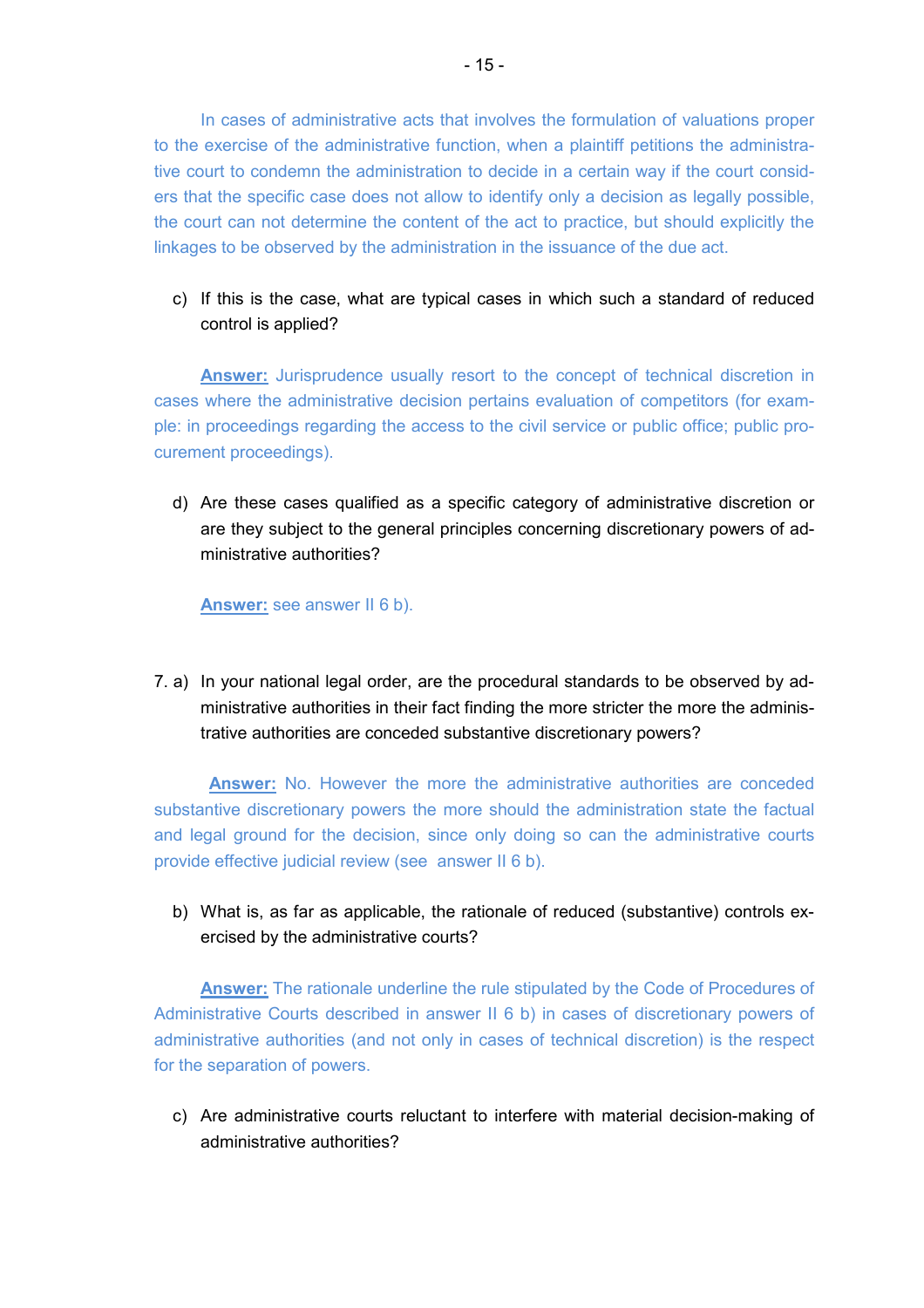**Answer:** No. The Code of Procedures of Administrative Courts obliges them to do so but respecting the rule described in answer II 6 b) in cases of discretionary powers of administrative authorities.

Since the 2002 reform the Code of Procedures of Administrative Courts clearly states that (observed certain assumptions) the administrative court shouldn't just void the administrative decision but should decide if the plaintiff is entitled to have his request met by the administration.

d) Do they prefer to focus on procedural aspects?

#### **Answer:** see last answer

e) Does your national legal order know prepositioned or anticipated expert opinions (e.g. in environmental law) to which a superior validity is conceded?

**Answer:** No the administrative courts (like the judicial courts) freely evaluate expert opinions.

f) As far as the concept of technical discretion applied by the ECJ in regard to administrative decisions (or similar) is applied in your national legal order (cf. II.6.b)), can the reduced standard of control be regarded as a consequence of different institutional capacities of courts and administrative authorities?

#### Answer: see answers II 6 b) and 7) a) and b).

- 8. Are there any constitutional provisions and/or principles governing the questions
	- a) of the determination of facts of a case by the administration,
	- b) of the possibilities of the administration to enjoy discretion therein and
	- c) of the standards of control to be applied by the administrative courts (e.g. a constitutional guarantee of effective judicial remedy, a strict duty of administrative bodies to comply with legal requirements)?

#### **Answer:**

**a)** and **b)**: The Constitution provides the general principles that govern public administration. They are the following: Article 266.º «1. The Public Administration shall seek to pursue the public interest, with respect for all those citizens' rights and interests that are protected by law. 2. Administrative organs and agents are subject to the Constitution and the law, and in the exercise of their functions must act with respect for the principles of equality, proportionality, justice, impartiality and good faith».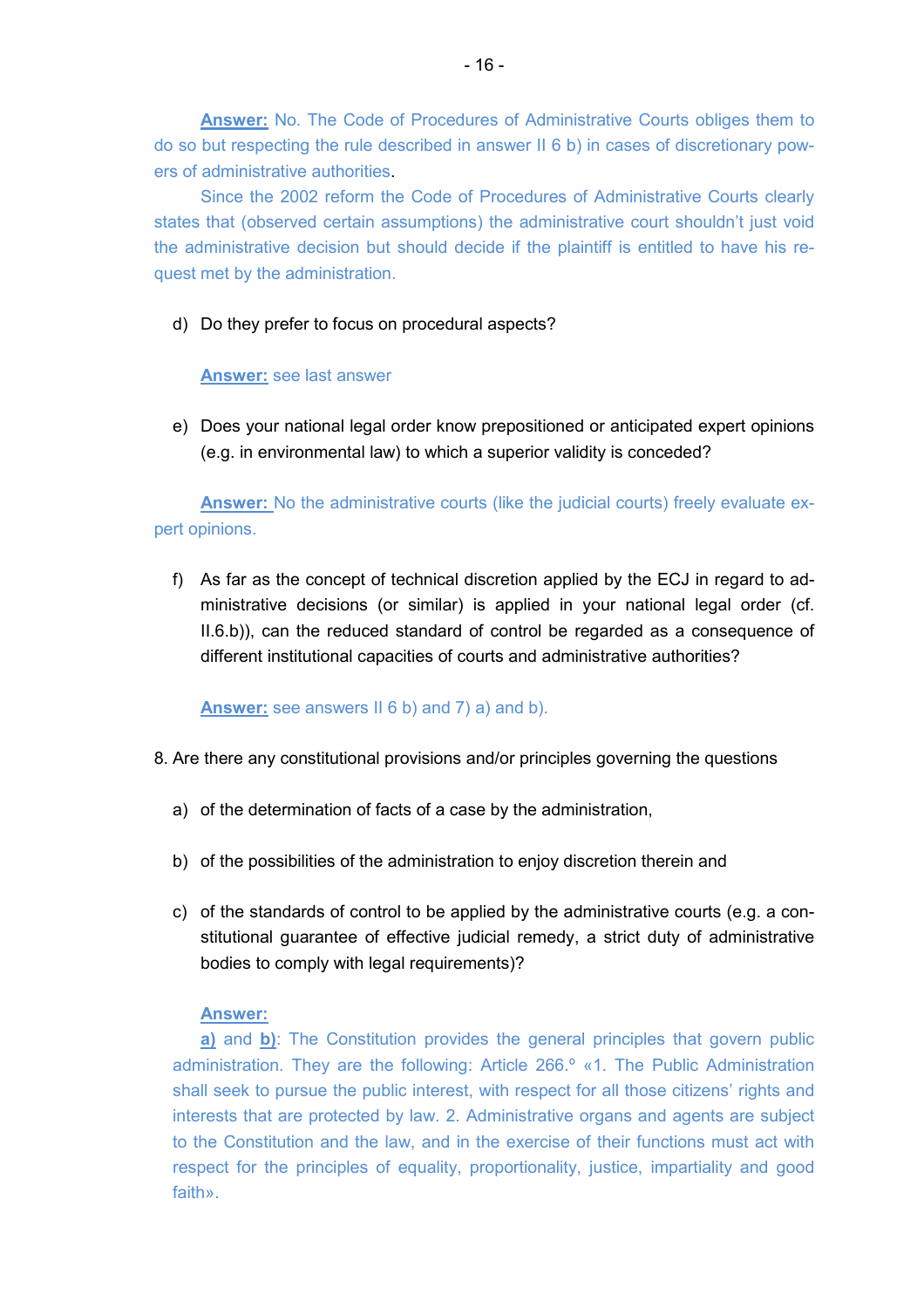**c)** The Constitution does have any provision regarding this matter. The provisions regarding this matter are in the Statue of Administrative Courts and the Code of Procedures of Administrative Courts

9. Is there a political or academic discussion concerning any kind of reform with regard to the discretionary powers of the administration, especially with regard to the determination of facts, and the corresponding reduced judicial control by administrative courts in your country? Are there recent legislative proposals concerning the discretionary powers of the administration and the corresponding reduced judicial control?

**Answer**: At the moment there are no political or academic discussions concerning this matter.

10. What is the most important and most recent case law of your court relating to the discretionary powers of the administration, especially with regard to the determination of facts, and the corresponding reduced judicial control by administrative courts? Please identify up to three cases and provide some information about the content and relevance of the judgements!

**Answer**:

#### **Case nr 1**

Supreme Administrative Court, case n.º 0299/14 (23-06-2016) (available on-line http://www.dgsi.pt/jsta.nsf/35fbbbf22e1bb1e680256f8e003ea931/a98f19f20020ca4 280257fe100448081?OpenDocument&ExpandSection=1#\_Section1)

#### **Facts of the case**:

 **A** (municipal administrative authority) issued a construction permit request by request by **B**. The permit was issued under an exception that establishing in certain areas where construction is not (as a rule) permitted A can permit the construction of isolated building if the interested party gives substantial reasons for the request, for example if said reasons are related to the organization of agricultural enterprises or if the construction will serve the interests of the local population, in cases when, from a humanitarian, social or economic point of view, there is not alternative to the construction.

 **The parties of the case and the petition before the first instance administrative court:**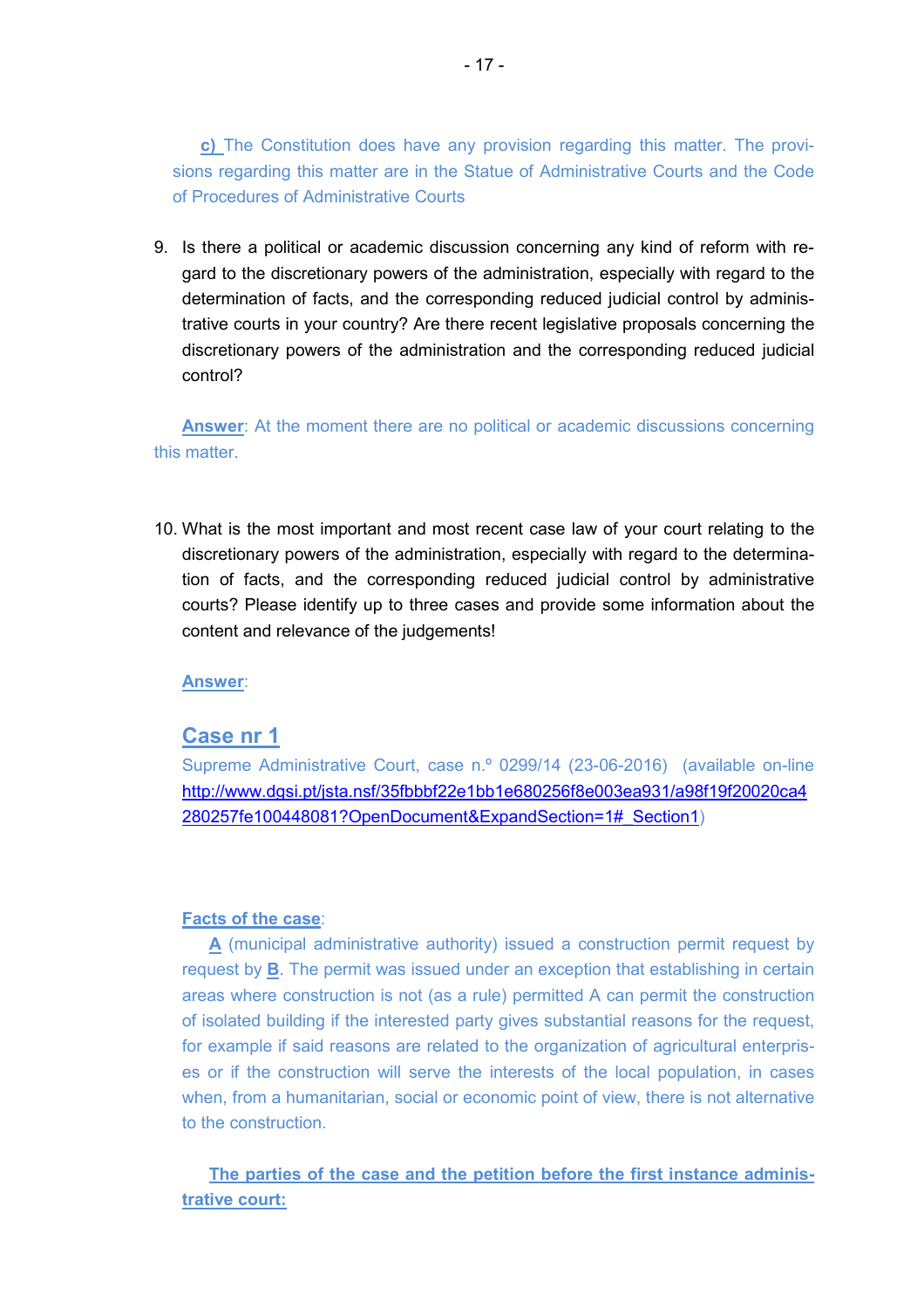The **public persecutor's office** filled a case against **A** (municipal administrative authority; defendant) and **B** (interested third party) asking the first instance court to void B's permit.

 The first instance court decided against the public persecutor's office, who appeal to the second instance court, which in turn ruled in favour of the public persecutor's office**.** 

The case was brought before the Supreme Administrative Court.

#### **The Supreme Court's ruling**

The Supreme Court centred it's decision on the interpretation of "substantial reasons" and considered the following:

«(...) the use of indeterminate concepts does not necessarily imply the attribution of discretionary powers, but in any case it implies the existence of a considerable margin of appreciation  $(...)$ 

The legislator used the expression "substantial reasons" followed by the an exemplification of a situation as a ponderous reason, referring to the organization of agricultural enterprises.

 From here we can draw various conclusions: (i) "substantial reasons" may relate to personal interests, namely the organization of an agricultural enterprise by an individual; (ii) the legislator gave prominence to a substantial reason that links personal reasons to agricultural land use; (iii) the example given by the administration is just that and as such does not exclude other reasons, namely of a personal nature - that is to say, the reference to agricultural enterprises does not abolish the indeterminacy of the concept used; (iv) is not any reason that should be accepted as ponderous.

#### $\left(\ldots\right)$

Thus, for example, the invocation of strictly individual and clearly nonexceptional reasons, such as those presented by B and accepted by A should not be considered adequate to fulfil the concept of "substantial reasons".

 $(M, \ldots)$  it should be pointed out that the administration, when deciding on request for a permit under an exception rule that grants considerable margin of appreciation, must provide a sufficient and adequate statement of reasons, first of all because the discretion enjoyed by the administration in this area is not complete and unlimited.  $(...)$  It is clear that A only adhered to the motives invoked by B, making this a motive, adding nothing to support the decision. In addition to the common character of the grounds presented, it should be pointed out that, as the public prosecutor pointed out in due time, two technical information were issued by A's architect against A's request. These are more than sufficient reason to justify should have given an sufficient and adequate statement of reasons, which would allow the judge to assess whether, for example, there was no misuse of power. "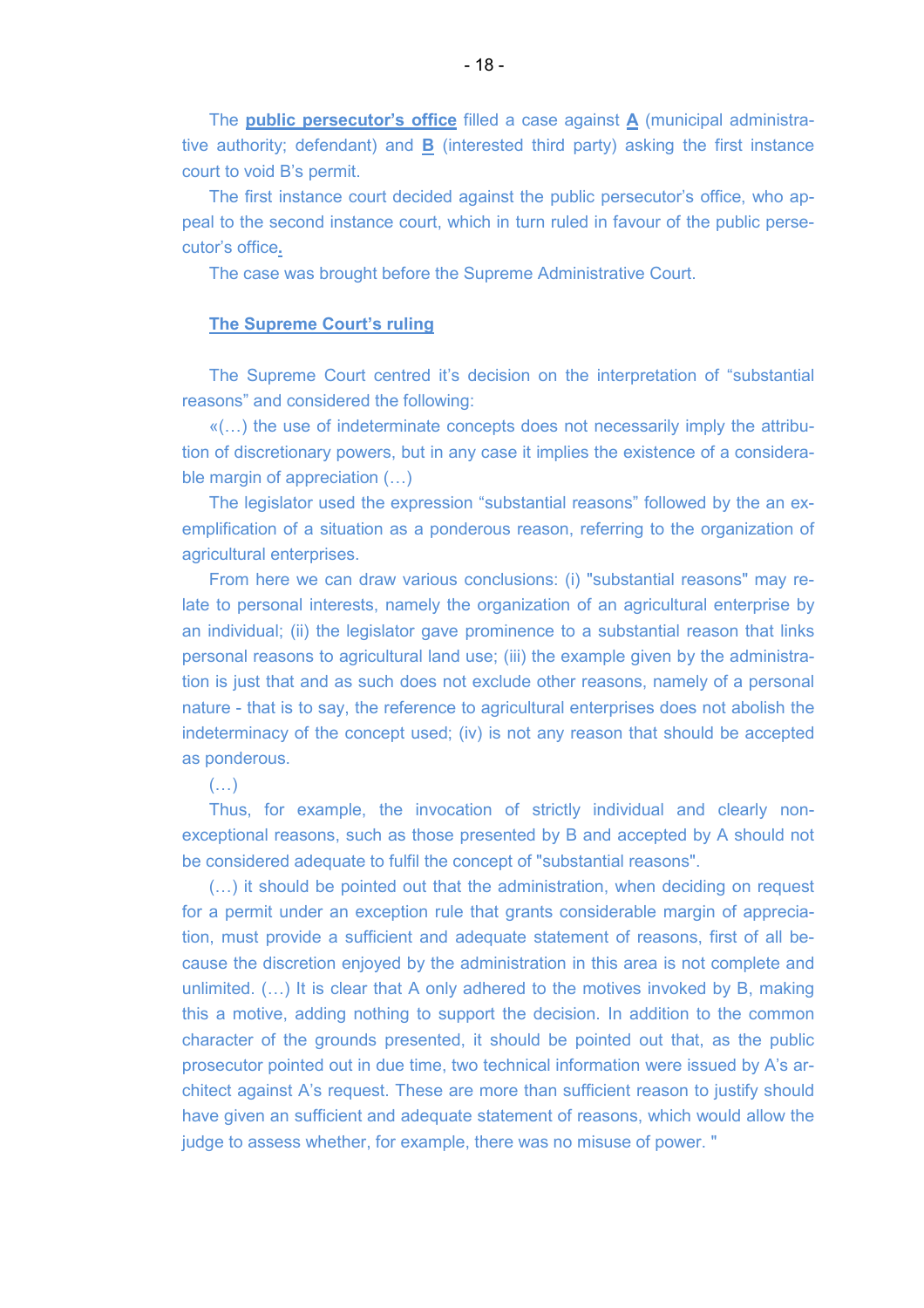#### **Case nr 2**

Supreme Administrative Court, case n.º 01472/14 (20-10-2016) (available on-line http://www.dgsi.pt/jsta.nsf/35fbbbf22e1bb1e680256f8e003ea931/feb3261ebba949 5e8025805d0058dfee?OpenDocument&ExpandSection=1#\_Section1

#### **The Supreme Court's ruling**

The question brought before the Supreme Administrative Court regarded the extent of judicial control of the administration's evaluation of proposals presented in public procurement proceedings.

The plaintiff asked the court to attribute a certain punctuation to is proposal.

The Supreme Court considered the following:

«The exercise of discretionary powers is covered by judicial review. For example in this situations: misuse of powers; error regarding the decision's factual reasons; breach of the general principles that govern the administration's action; infringement of the duty to state reasons or breach of the right to be heard.

The administration when evaluating proposals presented in public procurement proceedings acts using technical discretion and as such judicial review is limited to cases of external illegality (for example: infringement of the duty to state reasons or breach of the right to be heard), manifest error or violation of the general principles that govern the administration's action.

An error is manifest when necessarily reflects an evident and serious maladjustment of the administrative decision in the concrete situation, in terms of deserving a particular censorship».

#### **Case nr 3**

Supreme Administrative Court, case nr. 01001/16, (16-02-2017) (available on-line http://www.dgsi.pt/jsta.nsf/35fbbbf22e1bb1e680256f8e003ea931/c05ad12a00d0c7 7b802580d000328bf0?OpenDocument&ExpandSection=1#\_Section1)

#### **Facts of the case**

The Ministry of the Environment exempted the EIA procedure of a project to coincinerate hazardous industrial waste, based on a exception rule that stipulates that in exceptional and duly substantiated circumstances, the licensing or authorization of a specific project may be total or partially exempted of the EIA if the interested party so requires.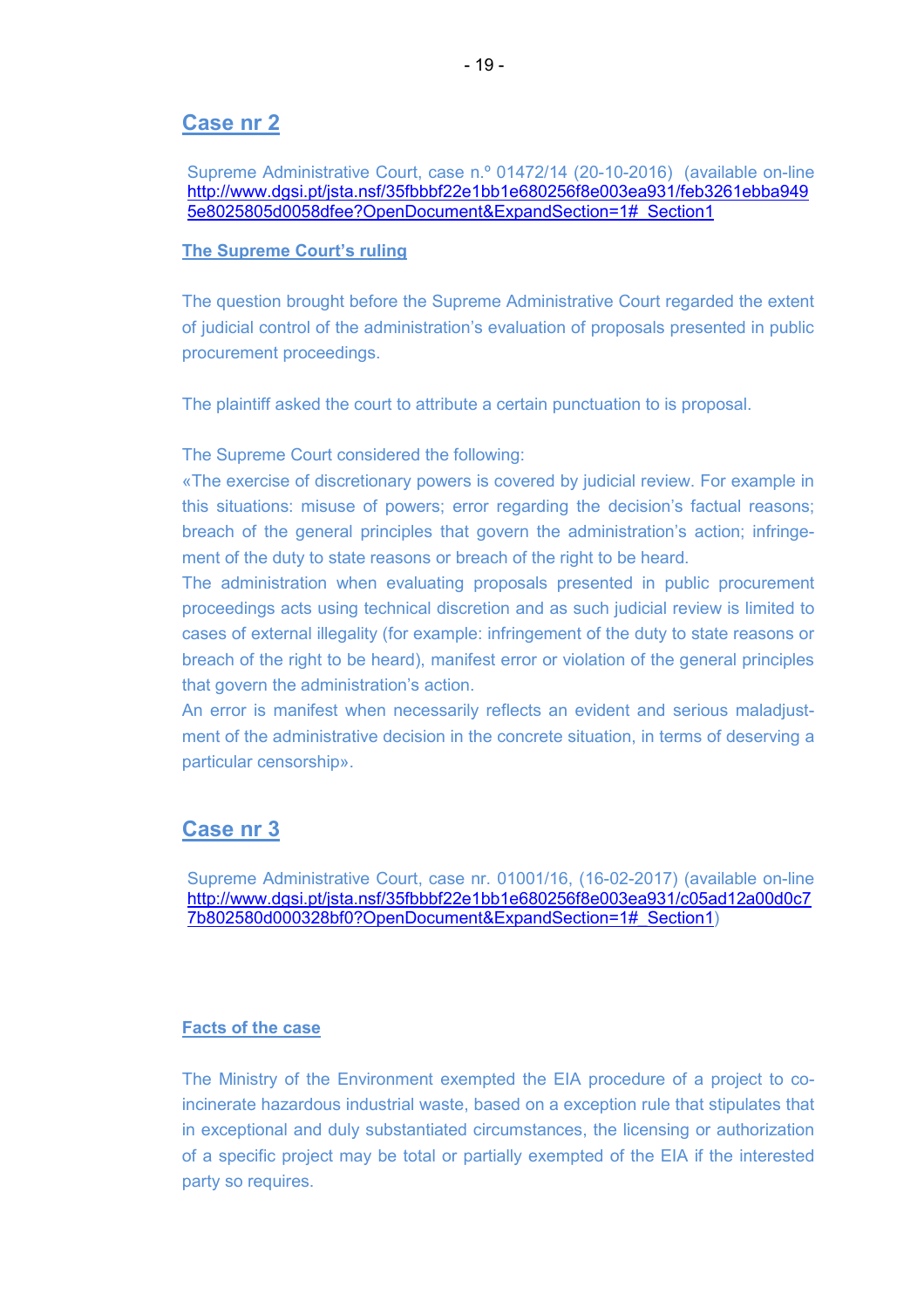**The parties of the case and the petition before the first instance administrative court:** 

This decision was brought under judicial review by several citizens.

 The defendants were the Ministry of the Environment and A, who requested the permit.

 The plaintiffs requested the first instance administrative court to void A's permit arguing, among other things, that the exemption of the EIA procedure was illegal.

 The first instance administrative court decided against the plaintiffs, who appeal to the second instance that overturned the first decision considering that the Ministry of the Environment could not have exempted the EIA procedure.

 The Ministry of the Environment appeal to the Administrative Supreme Court arguing that the second instance decision was an undue interference by the court in a task that belonged to the administration and in any case the second instance court had erred when interpreting the concept of "exceptional and duly substantiated circumstance".

#### **The Supreme Court's ruling**

The Supreme Court considered the following:

 $\mathcal{K}(\ldots)$  the rule contains the type of fluidity normally surmountable by means of administrative determinations, to be made "*in concrete*" and according to criteria of opportunity or convenience, also of a technical nature.  $(\ldots)$  When the rule says that the Administration 'may' (license or authorize with total or partial waiver of the EIA procedure), the verb 'power' is not used in the sense of opening a possibility; but it is used in its other sense, which is the recognition of an active power - meaning that if the Administration is able to discern the appropriate "exceptional circumstances" in the particular case, immediately assumes the power to dispense with "the EIA procedure".

Accordingly, the margin of discretion conferred by the rule does not lie in the possibility of dispensing or not dispensing ('the EIA procedure') but in the judgment assessing the 'circumstances' of the case as 'exceptional' (...)

Thus, the administration has an area of relative freedom in detecting those 'exceptional circumstances'. It is relative because not everything will fit the limits of the notion. Indeed, by the very nature of things, 'exceptional circumstances'  $(...)$  must be linked, on the one hand, to the urgency of the project in question and on the other hand to the assumption that the EIA would not jeopardize the project - since the suspicion that the EIA would be unfavorable must be taken as an obstacle to its dispensation.

Without prejudice to the principles that generally govern discretionary activity, these are the criteria of the judgment of exceptionality that, in relation to the "circumstances" of the case, the Administration issues under that art. 3, no. 1, of Law Decree no. 69/2000. In addition, the rule makes extrinsic requirements by requiring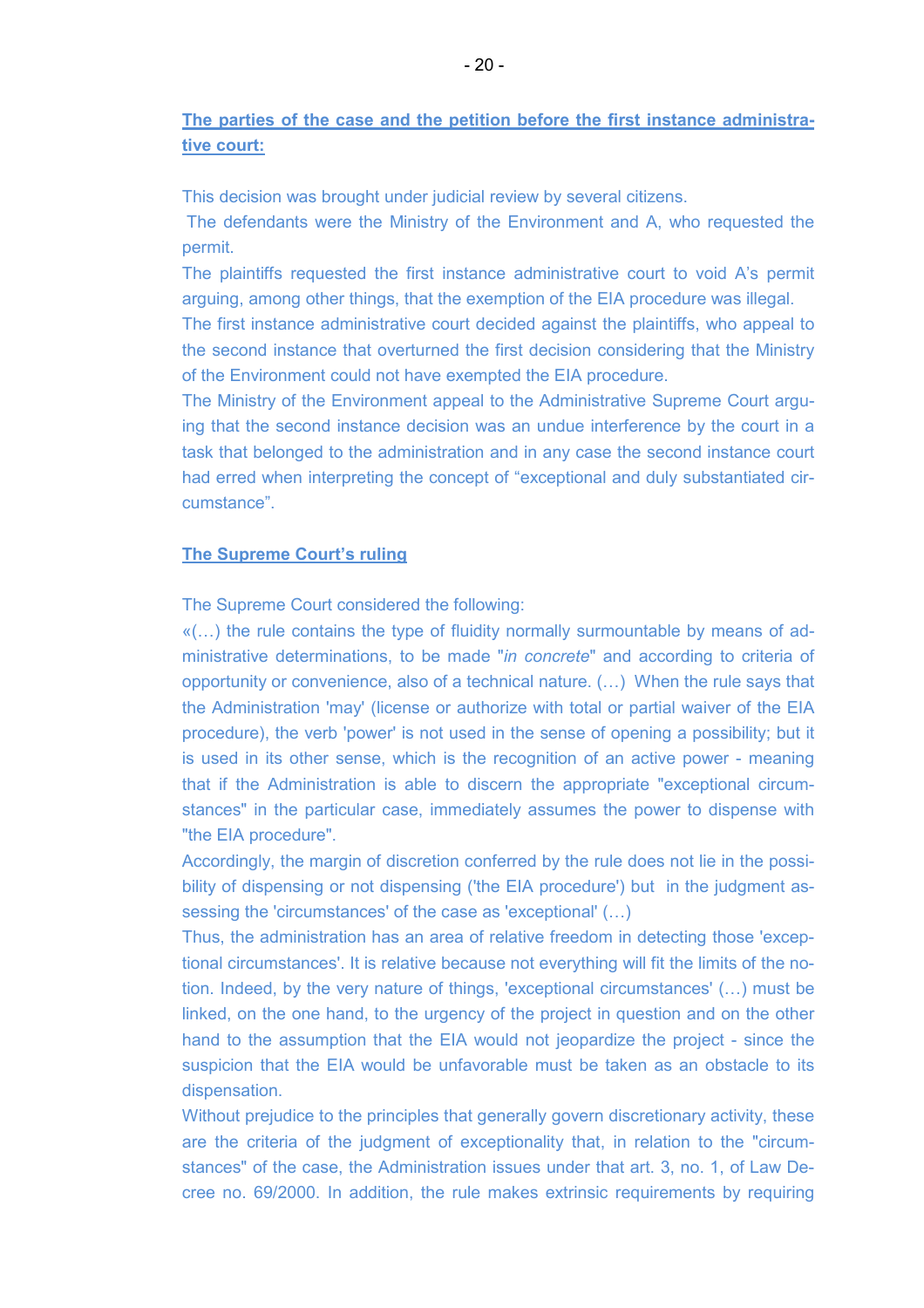that 'exceptional circumstances' be 'duly substantiated'. It is an imposition that seems to exceed the normal duty to state the reasons for the acts and which  $(...)$ aims to allow greater control of the exercise of discretion. The evaluative judgment of 'circumstances', which may culminate in its classification as 'exceptional', constitutes the central core of the discretion conferred by the rule; since it expects the Administration, after carefully considering and describing the circumstances of the case, to resort to its experience and know-how, so that, within the area of relative freedom mentioned above, it may consider them as "exceptional" and, therefore, justification exemption from the EIA procedure.

This shows that the proper reasoning - which the standard imposes - also constrains the exercise of administrative power (to qualify the 'circumstances' of the situation as 'exceptional'), although *'ab extra'* and secondly. If the Administration bases its judgment on the exceptional circumstances of the case in reasons unrelated to the urgency and the probable unnecessary mentioned above, it will become clear that it failed to meet the criteria of the administrative power conferred on it by the law , in an ostensibly inadmissible judgment.

Only then will the exercise of discretion be judicially reviewed. On the other hand, if, in view of the stated reasons, the judgment on the exceptionality of "circumstances" remains within those parameters, limits or criteria, it must necessarily be concluded that the Administration exercised the evaluative power according to the law; in that case, and if they do not detect any manifest error, the courts can not review the way in which the administration actually exercised the prerogatives of evaluation granted by the legislator - otherwise the judicial power would invade the "*munus*" of administrative power.

The contested judgment reviewed the legality of the act beyond these limits.

First of all, it should be noted that the second instance court did not deny the reality of the reasons of exceptionality, invoked in the act, but only its value.

The contested judgment argued that the reasons or motives given by the administration, taken individually or globally, did not in any way guarantee that the project for the co-incineration of hazardous industrial waste would not entail any risk to the environment or to the health of the population.

But the judgment of exceptionality that the Administration issued did not have to be based on this degree of certainty, perhaps unattainable; since it had to rely on a collection of technical data which sufficiently pointed to the high probability that such risks did not exist - which would make it justifiable to waive the EIA procedure. That is how the administration acted.

(...). It was clearly a demanding and complex matter, and the defendants are wrong to maintain that the judgment of exceptionality was accessible to 'any layman'. Thus, with regard to the risks of co-incineration, the second instance court went beyond what it was permitted to do, since it wanted to override the proper and typical judgment of the Administration by its own views. In this way, and without mentioning any overt or obvious lapse  $(...)$  it exceeded its powers of investigation because it entered a decision-making area reserved for the administration.  $(...)$ ».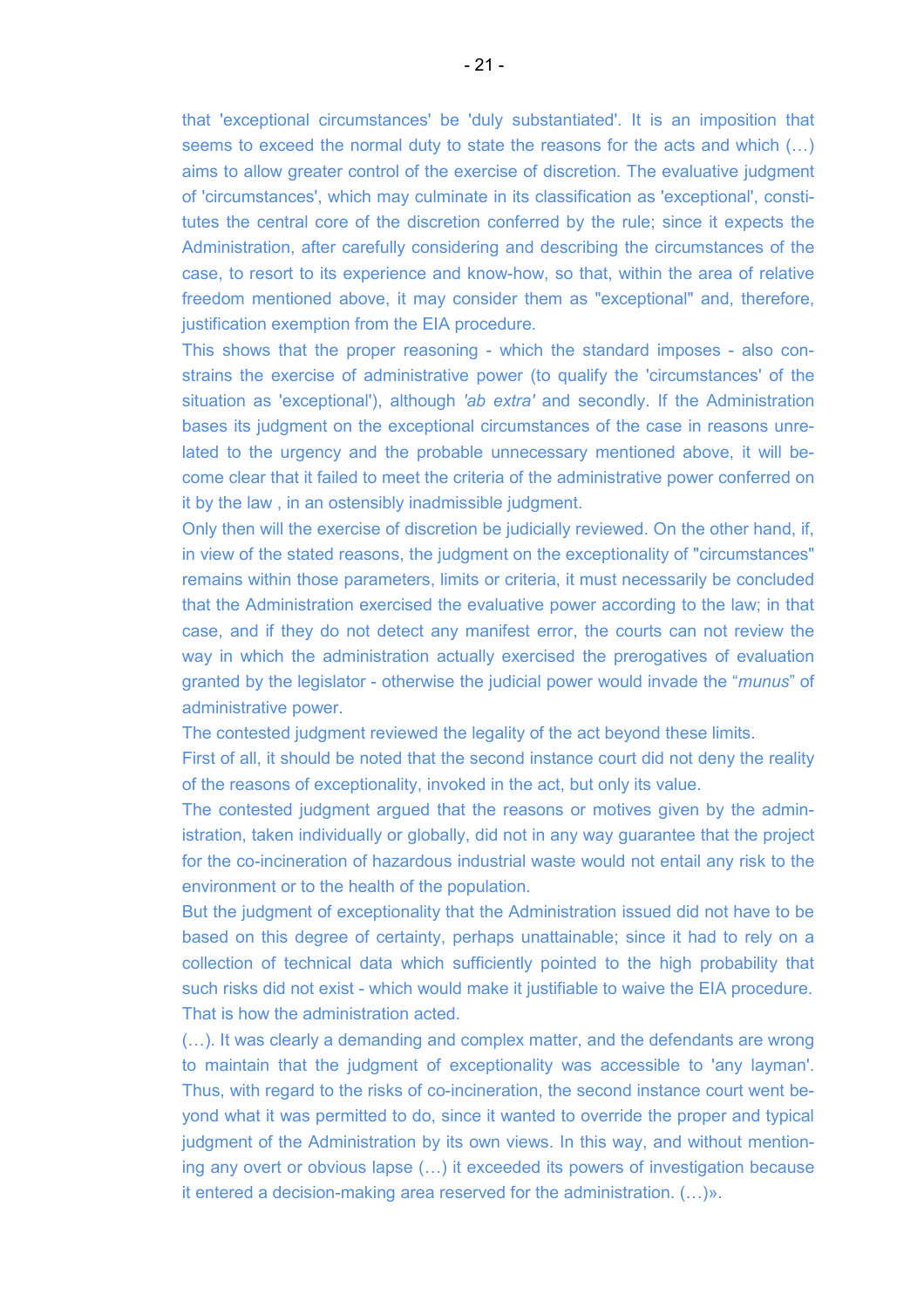III. Case Study

Initial Case:

Applicant A applies for a construction permit for the construction of a commercial building at a location on the edge of the built-up area of municipality M.

The competent administrative authority of the district  $(S - a)$  state authority, not a municipal one) invites F, a farmer who owns the neighbouring piece of land, to express himself on A's application in a given time limit. S informs F that he will not be heard after the time limit has expired. F does not react.

S also consults M, which supports the project because it hopes for a better economic development.

O, a nature protection organisation, learns about the project from the local newspaper and asks S to be involved in the proceedings. O remarks that there have been sightings of red kites (*milvus milvus*, a species listed in Annex I of the Bird Protection Directive 2009/147/EC) at the designated location of the project. S does not reply to this, but internally consults the environment protection authority E (also a state authority). E explicates in its statement to the application, mostly relying on an expert opinion handed in by A as part of his application, that a population of red kites does existed in the concerned area, but from its scientific point of view of nature protection the project was scientifically justifiable because the known breeding areas were sufficiently distant from the designated location of the project and O had not brought forward anything concrete.

M changes its mind and decides to draw up a development plan for the area concerned which is supposed to provide for a residential area.

S issues the permit to A after a procedure without (other) defects and sends a copy to F and M, each containing an accurate instruction on the right to appeal to the administrative court within one month.

F is against the settlement of commercial companies in his vicinity. He thinks there are already enough commercial companies in the village and moreover he is afraid of facing disadvantages in managing his soil because of increasing traffic.

M, F and P, the president of the local "Association for Preserving the Traditions", who wants to defend the beauty of the homeland and thinks that A's project does not fit into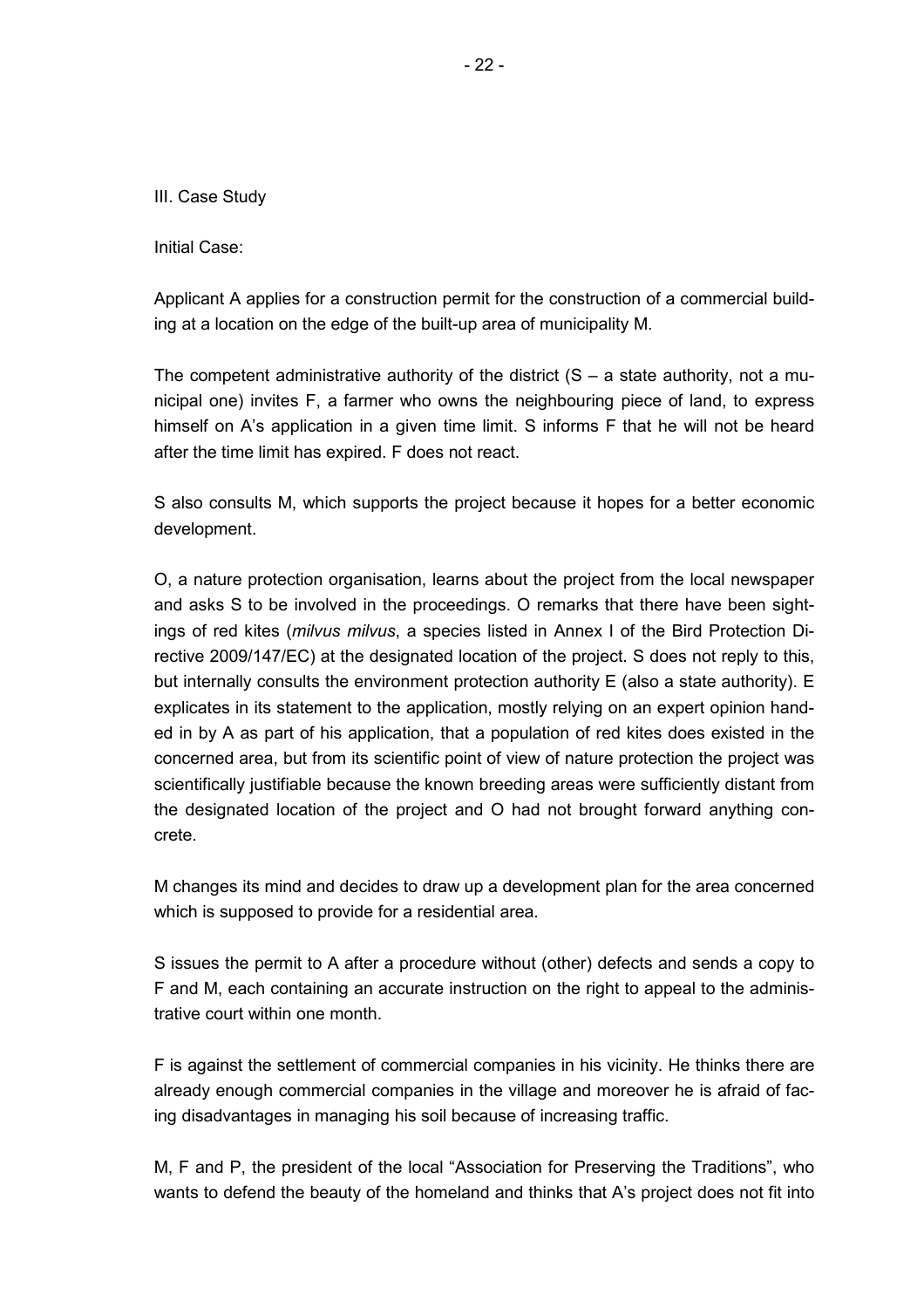the landscape, all bring actions before the competent administrative court against the permit. M also feels itself impaired in its exclusive municipal planning competence.

O learns only five months later, again from the local newspaper, that A received the permit and immediately refers to the competent administrative court. O argues that it should have been involved in the administrative proceedings. O points out that the risk for the red kite also was not justifiable because, very close to the designated location of the project, an eyrie had been found. The designated, up to now not built-up location constituted an important hunting ground for the red kite. If a construction was allowed here, the breeding success of the local population of red kites would be seriously endangered. O submits an expert opinion of an internationally respected ornithologist which supports its allegations.

#### Questions:

1. How is the court going to decide on the objections of M, F and P?

Regarding M's argument if the court find that indeed it was M exclusive competence to decide on A application the court will decide in favour of M and void the permit issued by S.

Regarding M F and P arguments pertaining to the project's landscape insertion, as far as the legal framework provides that S, when deciding A's application, should take into account such factor the court will apply the rule described in answer II 6) b), that is to say it will first analyse the reasons given by the administration on evaluating the project's impact on the landscape in order to determine if such reasons are succinct but sufficient, without contradictions and clear. If the reasons given by the administration do not respect these requirements the court will void the permit.

If the reasons given by the administration respect said requirements, then the court will determine if such reasons reveal a manifest error regarding the facts considered by the administration or if the decision violates general principles that govern the administration's action (for example: the principle of equality, proportionality, good faith, pursuit of the public interest, protection of trust and the legitimate rights and interests of individuals) and if so the court will void the permit.

2. How is the court going to decide on the action brought by O? Is the mere fact that S did not involve O in the administrative proceedings going to help O's action to succeed? Supposing that this is not the case, how is the court going to assess the question of the risk for the red kite?

If the court concludes that A's project will interfere with a special area of conservation or a special area of protection as defined in Law Decree 140/99 (related to the bird protection directive) the court will consider that the lack of participation of O in the ad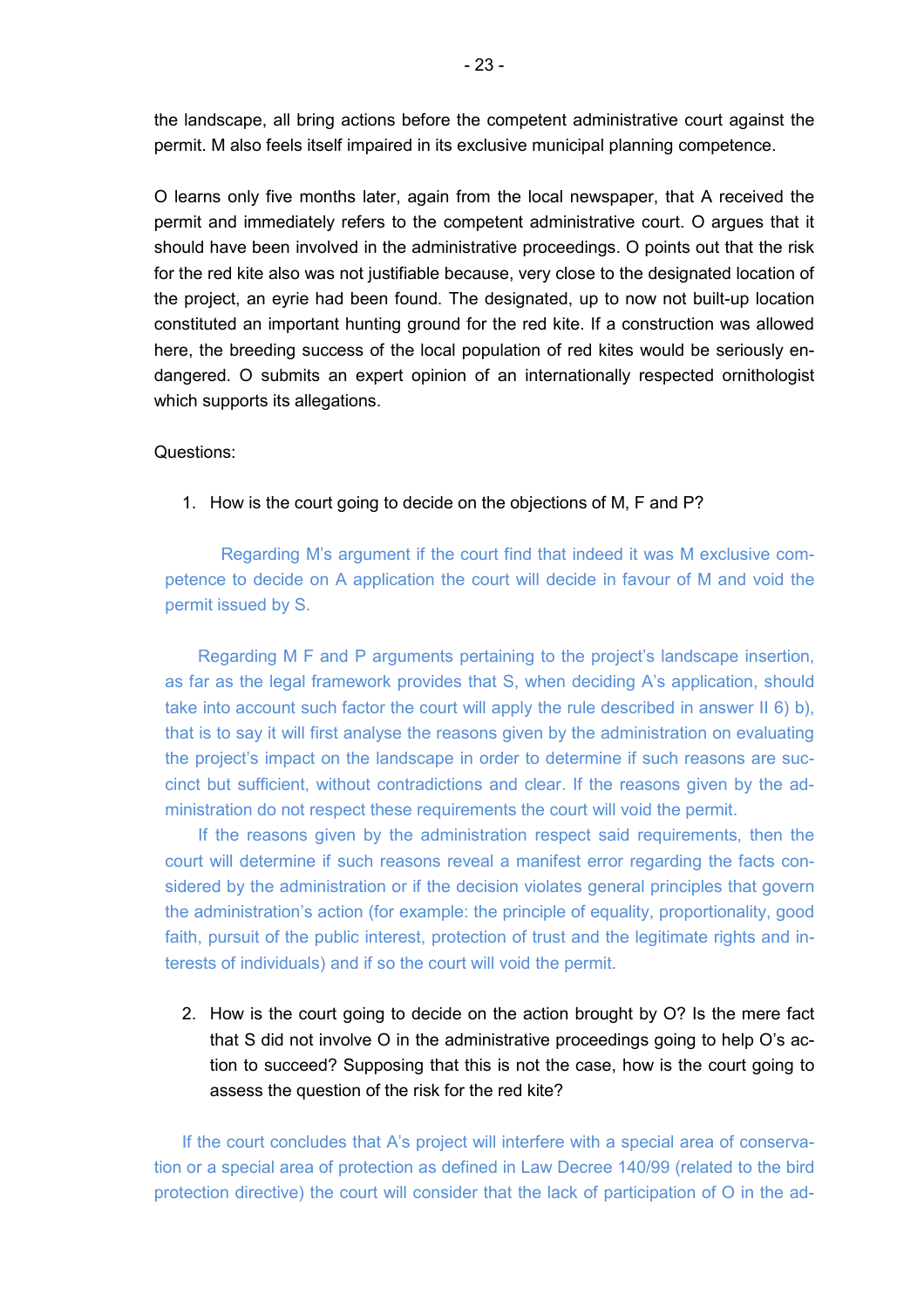ministrative proceedings is cause to void A's permit, since said Law Decree demands that the projects in such areas have to be subjected to public discussion.

If this is not the case, the court won't consider that the mere lack of response by S to O's request is cause for voiding A's permit.

However the court would void A's permit because S should have investigated further about O's reasons and not just relying on E's statement since this statement was mostly given relying on an expert opinion handed in by A, which is cause to conclude that S violated the general duty of investigating all relevant and necessary facts to issue the permit.

#### Modification:

Case like the initial case, but A now applies for a permit under pollution control law for the construction of a small wind farm (project according to Annex II of the Environmental Impact Assessment Directive 2011/92/EU) in the outskirts of M. M initially supports the project as in the initial case, but then decides to plan a commercial area which is supposed to include the designated location of A's project. E additionally explicates, based on the opinion handed in by A, too, that the risk of collisions of the red kite with the blades of the wind generators was negligible because of the distance of the known breeding areas from the designated location, whereas the opinion brought by O sees an unjustifiable risk because the designated location of the project constituted an important hunting ground of the red kite.

How is the court going to decide on the actions now?

The court would void A's permit because matters concerning environmental impact assessment are subject to public discussion, thus the lack of such formality (made evident by O's lack of participation) is cause to void the permit.

The court would also void A's permit on the considering the lack of proper consideration of O's arguments.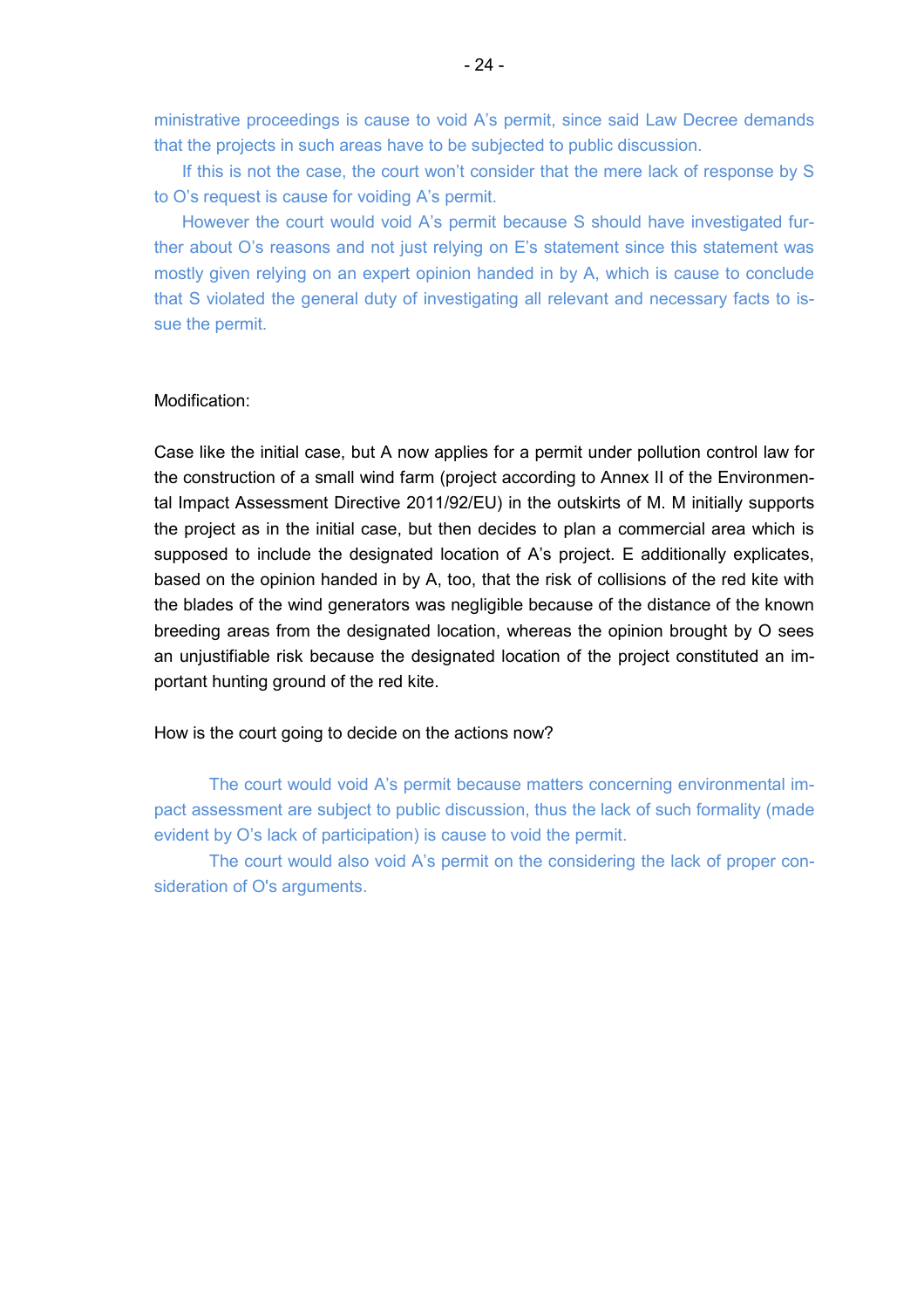#### **Annex to question II.6.b)**

l.

In recent case law concerning European Union state aid law and European Union competition law (anti-competitive practices, merger control) the European Court of Justice established – according to recent academic writings – a concept of three levels (stages) for the judicial control of administrative fact finding and legal qualification of facts<sup>1</sup>:

- 1. (abstract) interpretation of legal provisions;
- 2. determination (or establishment) of (simple) facts (the factual basis);
- 3. only in case of complex factual matters (interdependencies, causalities, uncertainty,...) evaluation (or appraisal) of complex facts (economic impact, complex prognosis, certain risks for health and safety);
- 4. (concrete) legal qualification (or characterisation) of simple facts or of the results of a complex evaluation with regard to a legal term – sometimes based on the interpretation of a legal provision.

Concerning levels 2 and 4 the European Court of Justice applies a strict scrutiny while the Court reduces its control on level 3 under the rubric of a so called technical discretion which must be differentiated from classic discretionary powers. For example the European Court of Justice takes the view that the finding that a state aid favours (!) a certain undertaking as prohibited by Art. 107 (1) TFEU requires in some cases (!) a complex (!) economic evaluation of the factual situation. Thus, in such specific factual situations the Commission has a technical discretion and the Court will apply a reduced standard of control ("manifest error") focussing on procedural requirements especially with regard to the duty to carefully and impartially investigate the case<sup>2</sup>. In contrast, articles 107 (3), 108 (3) TFEU provide for a classic discretionary power ("may be considered") of the Commission according to the Court.

Many commentators compare this four-level-concept with concepts in French administrative law. Other jurisdictions tend to omit the  $3<sup>rd</sup>$  level and to focus on levels 2 and 4. Nevertheless, some jurisdictions have established a broad understanding of discretionary powers probably comprising also categories like the technical discretion under European Union law. Also the German concept of "Beurteilungsspielräume" concerning

<sup>1</sup> ECJ case C-104/00 P (DKV/HABM); case C-449/99 P (EIB/Hautem); see also case 56/64 (Consten and Grundig/Commission); case 42/84 (Remia/Commission); case C-525/04 P (Spain/Lenzing); case C-269/90 (TU München/Hauptzollamt München-Mitte); case C-12/03 P Commission/Tetra Laval).

See ECJ case 56/64 (Consten and Grundig/Commission); case 42/84 (Remia/Commission); case C-525/04 P (Spain/Lenzing); case C-269/90 (TU München/Hauptzollamt München-Mitte); case C-12/03 P (Commission/Tetra Laval).